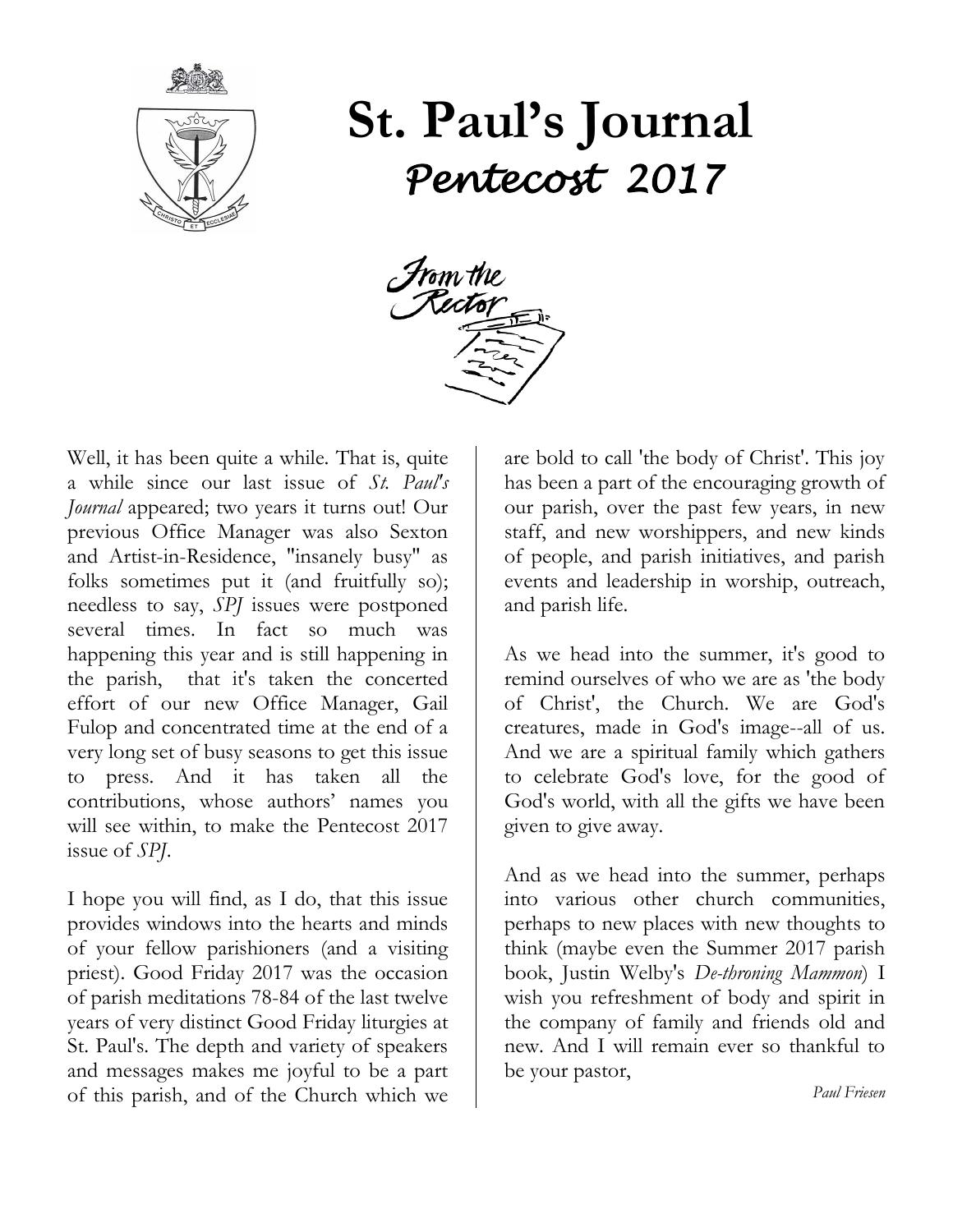# **Report on Synod 2017**

It was a privilege to attend the 147th Session of Synod of the Diocese of Nova Scotia and Prince Edward Island. It took place from May 25 to May 27. This was the first time we had attended such an event. It was an excellent learning experience.

# At <http://www.nspeidiocese.ca/synod2017>

/page/2017%20diocesan%20synod.aspx#. WTgiLE2GMb4 you can find details of what happened at Synod. We will not repeat that material in this report. What we will do is provide some impressions of what happened and suggest some items for follow up at St. Paul's.

What follows are our views. Rev. Paul Friesen also attended Synod. He may have some impressions of his own.

Preparation: Before Synod started, we read the material that had been prepared. We found it clear and generally helpful but not knowing the history of the issues, some of which have been around a long time, it was not always clear to us what would loom large at the meeting itself.

•In future years, it might be useful for new attendees to chat with Synod veterans about what to expect.

•It might also be useful for the "St. Paul's representatives" to get together and plan strategy, if that appeared to be necessary around particular issues.

Logistics: We found the registration process painless and straightforward both before the event and on site. The Student Union Building sets a good tone for an event like this: not too fancy but all the basics were available. The McInnes Room is large but the use of microphones and screens made the presentations easy enough to follow.

We were assigned to tables and stayed at those tables throughout Synod. The St. Paul's group were at a table with people from St. James, Armview and St. James, Herring Cove.

Content: The agenda was a full one but it was scheduled so that it did not feel rushed. Several items, like the Bishop's Charge and the discussion of Resolutions, were broken up so that there was enough change to keep interest from flagging.

The theme of the Synod was "It's about more" – we must not be satisfied with the status quo. The Bishop's Charge came in three parts:

-Know Who You Are -Know Who You Serve *The Archbishop quoted Pope Francis – "Go out now, share the gospel. It may get messy."* -Know That It Matters

"Jesus didn't die for a bigger church? What should we do beyond maintaining our inherited church? This is a fundamental question for us at St. Paul's where maintaining what we have inherited is vital but cannot be an end in itself. It needs to be a means.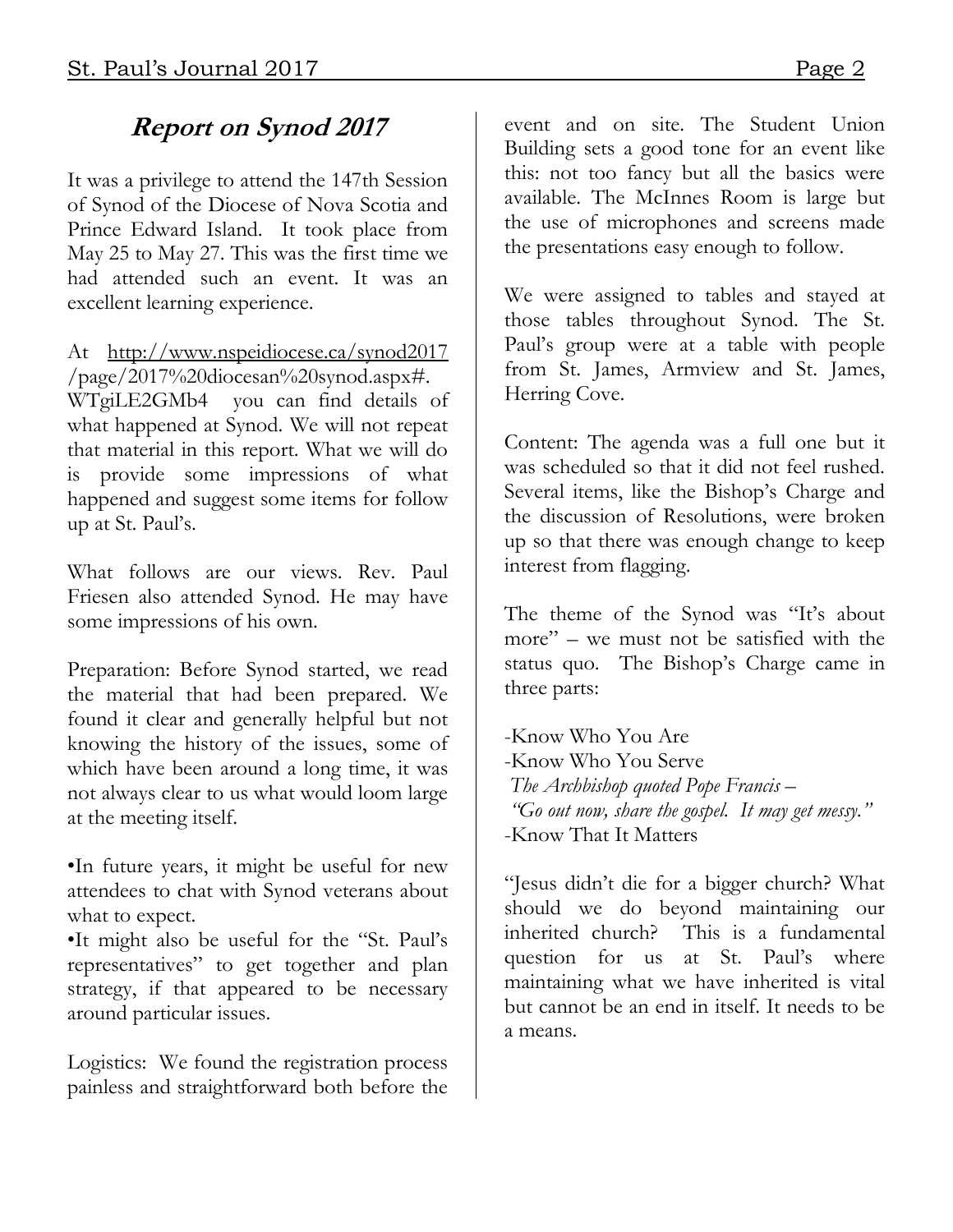The Bishop touched on the network of 253 local congregations in the diocese and wondered about how this network could play a role in rural development

We cannot do everything but we can do something. Text of the Bishop's charge is at [http://www.nspeidiocese.ca/synod2017/Do](http://www.nspeidiocese.ca/synod2017/Documents/Synod%202017%20Bishops%20Charge.pdf) [cuments/Synod%202017%20Bishops%20C](http://www.nspeidiocese.ca/synod2017/Documents/Synod%202017%20Bishops%20Charge.pdf) [harge.pdf](http://www.nspeidiocese.ca/synod2017/Documents/Synod%202017%20Bishops%20Charge.pdf)

Synod had 15 Resolutions to discuss. Twelve were carried, one was tabled, one was withdrawn and one was defeated.

Among those carried, Resolution #14 - to amend Canon 37, Parochial Finances, Section 23 with regards to Lotteries and Raffles – led to the most discussion. It was eventually passed in both houses. Its passage opens up the possibilities of small scale raffles as part of parish fundraising initiatives.

Resolution #6 - to amend Canon 1, Section 6 (4) with regards to incapacitation of the Bishop – was the only one that got tangled up. Clearer wording might have helped but tabling it for future consideration by Diocesan Council was a useful fate for it.

Resolution  $#$  11 - to amend Canon 35, Parish Government, Section 8 with regards to Parish Councils – was the only resolution to be defeated. It was put forward by the folks sitting at our table from St. James, Herring Cove. Although defeated, it did point to a real problem faced by many small parishes, simply getting enough people to fill seats on Parish Council. More parishes will face this problem in the future, if attendance and membership trends continue.

It seems likely that a resolution like this one will come back in future. The problem the Herring Cove parish faces is not going to go away.

Marriage - Paul Friesen and Paul Jennings made a Presentation on Canon 21 – On Marriage in the Church – "This Holy Estate". As reported in the press, this was a hot topic at the last General Synod. The two Pauls condensed a 58 page document into a quite understandable presentation and Michael Tutton in his journalist role questioned the presenters. After the presentation and the questions, we discussed the material in our table groups. The document is well worth reading, whatever your views on same-sex marriage might be. A slide presentation on Canon 21 can be found at <http://www.nspeidiocese.ca/> synod2017/page/2017%20diocesan%20syn od.aspx#.WThPB02GMb5. The full document is at http:// www. anglican.ca/ wp-content/uploads/Marriage\_ Canon\_ REPORT\_15Sept22.pdf. It will be interesting to look back at this issue in 20 years and see what future synods will say or think about it.

Testimonies were woven through the sessions: Several of the testimonies were quite powerful. Chris notes that he is not sure he could talk about his own "faith journey" as effectively as many of those who spoke did.

During the three days, several organizations made presentations. Highlights included: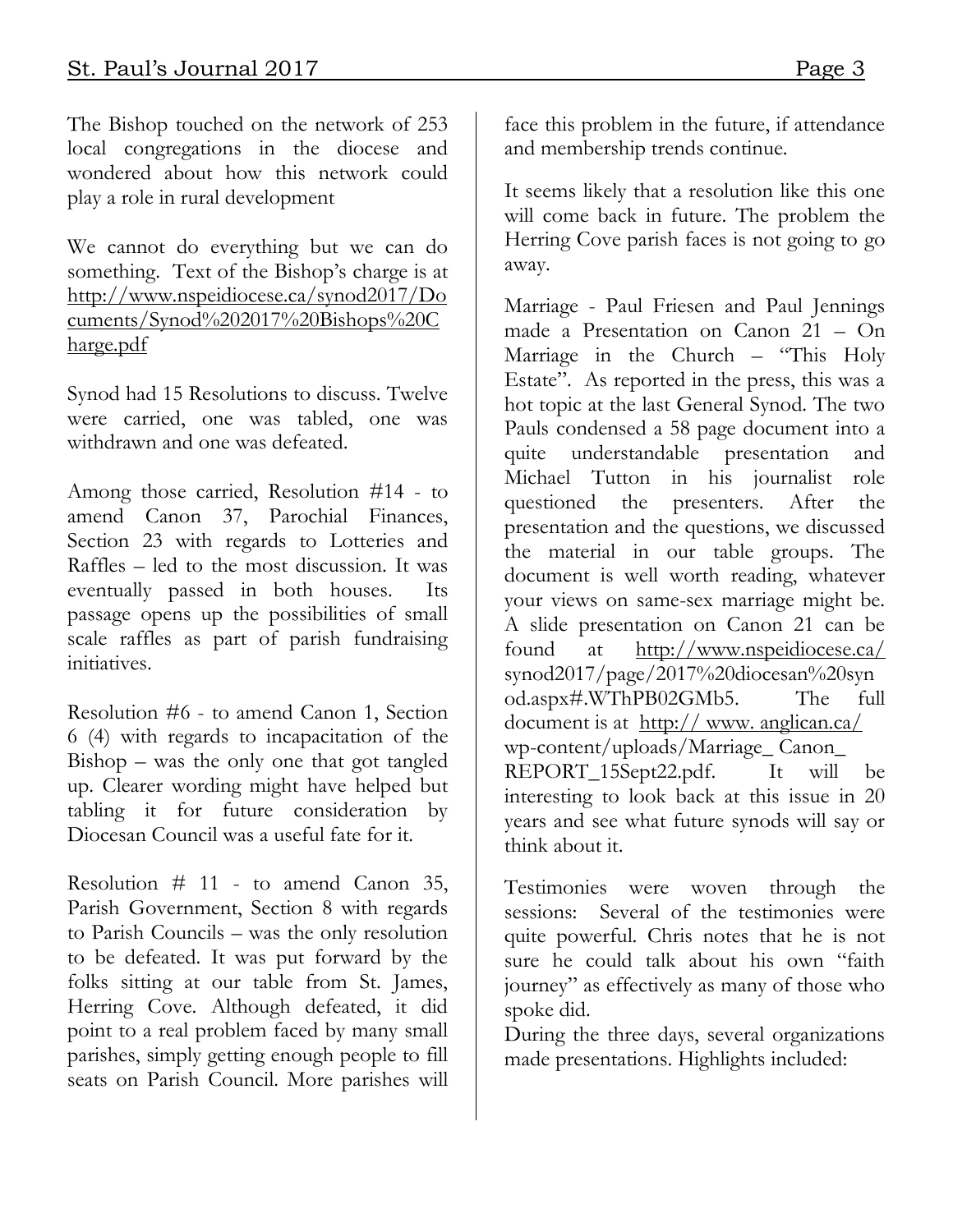-PWRDF described its work in Tanzania

-Alpha made a presentation on "Opportunities for Evangelism in NS & PEI. See alphacanada.org. Has St Paul's any history with Alpha?

-Refugee Sponsorship Task Force. It was interesting to hear what others had done with respect to refugees. The obvious question is what next? The refugee issue is as serious as it was when St. Paul's sponsored a family. Should we sponsor another family? The presenters highlighted the "Month 13" challenge for both the families and the sponsors. What happens then?

A shift in the Allotment Formula is under consideration. There will be more information on this proposal flowing through Regional Council. Our representatives will be engaged in dialogue and learning about the possibilities. This will be a factor for the consideration of the Finance Committee and Derek. The Bishop and others have indicated that the intention is to consult broadly and deeply as this plan is developed.

As proposed, there would be a shift from deductions taken from payable allotment as a result of approved Outreach services and programs. The current deductions are generated by property expenditures – this reduces our payment to the central operations of the Diocese and other initiatives. The intention behind this is not simply change for change sake, but rather to encourage efforts and energy be expended more on ministry and outreach rather than property. An issue to be considered in regards to this new approach is a concern about the ability of Parishes to maintain

buildings and other property if the present system of advantage to approved property expenditures is changed. The relevant PowerPoint presentation is on the Synod website under "presentations." There will be time to revisit this as it moves toward any necessary changes to the relevant canon. The presenter described it as a five-year process.

Material was distributed about "Prayer Partner Ministry" an initiative organized by the Anglican Church Women Nova Scotia Board. Under this initiative, St. Paul's Halifax has been partnered with St. Paul's Charlottetown. It is not clear how best to follow up on this initiative? We could begin by contacting St. Paul's Charlottetown.

Elections also took place. Veteran Synod attendees might have known most of the candidates but they were often a mystery, even after three days when it came time to vote. It might have been useful to have candidates at least stand up and identify themselves (if not make "campaign speeches.")

Regional Council: Patrick attended with our Regional Council representatives Sandra McLennan and David Kalix. This was quite helpful in understanding the coming Synod session. The energy and commitment of the Regional Dean and convenor of the meeting to the exchange of ideas and consultation among members was quite apparent. We were at her table at Synod and that deliberate connection of Parishes in like areas is a very useful aspect of the organization for Synod. On Friday, May 26, there was a powerful service at The Cathedral Church of All Saints. The sermon - The Best Job in the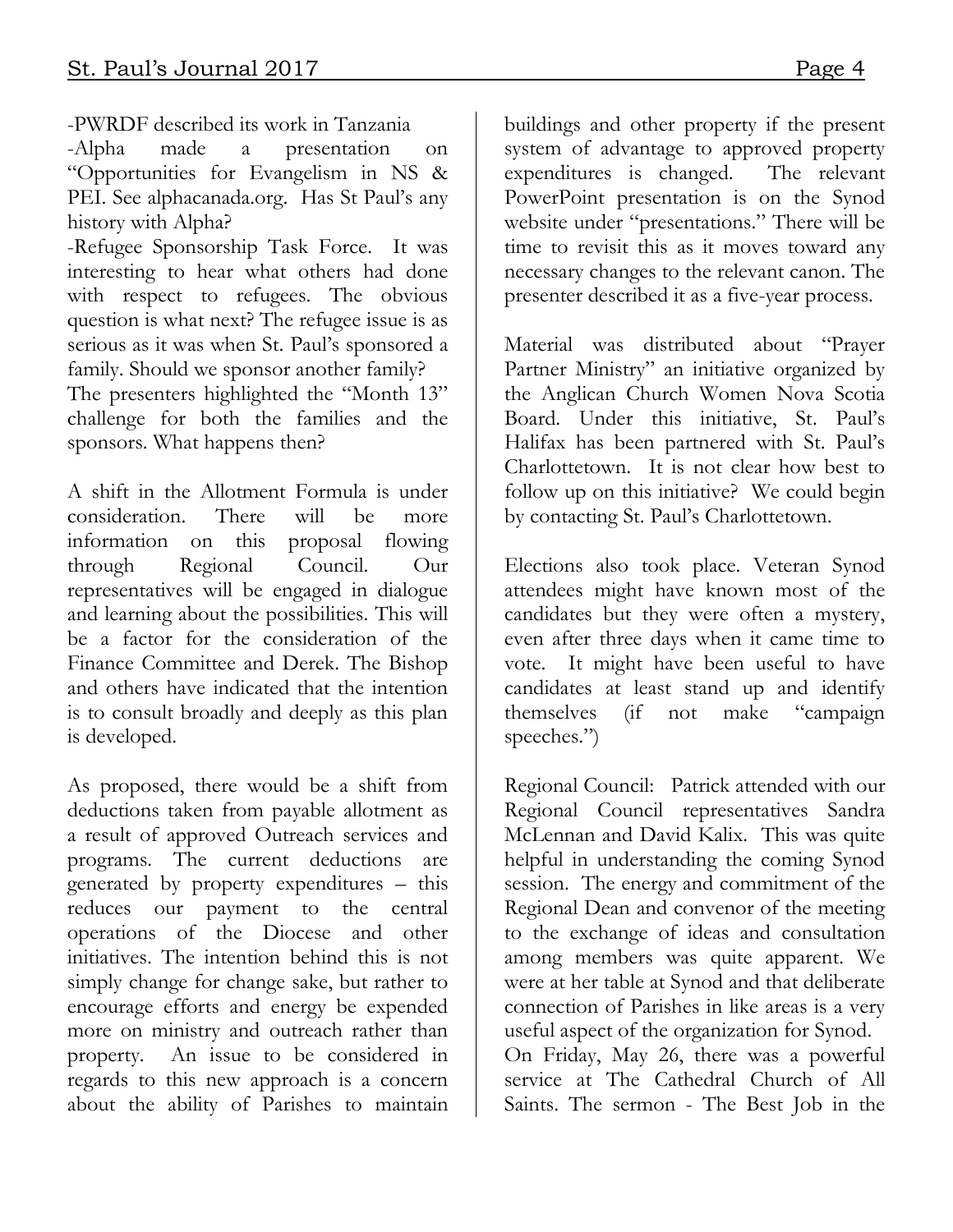World – was lively and was directed at all attending - the importance of a lively and thoughtful Christian faith and service to others was explored from the perspective of a busy mother, and a cradle Anglican in a secular world.

The Music was quite lovely and very engaging, and suited the occasion very well as an uplifting and beautiful element of the service. The service had a strong sense of Community, despite the many varied traditions and styles of worship likely of the gathered community. There was a genuine sense of common faith which reminded us of how the Anglican church can be both diverse and unified in what is essential.

The Bishop's many talents and a clear indication of his vision were highlights of Synod. His role is very demanding during Synod. His presence sets the tone, through his charges and through his chairmanship of those gathered. We were very impressed with Bishop Ron in that regard. He has also been made Metropolitan Bishop, which is a leadership position among the Bishops of an ecclesiastical region, in this case Canada. He clearly is promoting a sense of Mission and Outreach and also believes in an active church which will lead to a stronger church.

*Chris Bryant & Patrick Hartling*

#### **Synod Prayer**

*Almighty and everliving God, source of all wisdom and understanding, be present with those who take counsel in this Synod for the renewal and mission of your Church. Teach us in all things to seek first your honour and glory. Guide us to perceive what is right, and grant us both the courage to pursue it and the grace to accomplish it; through Jesus Christ our Lord. Amen.*



**MARK 14:36** 

### **"Nevertheless, not what I will, but what Thou wilt"**

Christ's words in Gethsemane are echoed in Leonard Cohen's beautiful song of reflection, "*If it be your will*". The challenge of our lives in faith is to find our truth in God's truth but that means some serious thinking about the will of God for our humanity. The very rich, suggestive, and profound readings set before us on this The Second Sunday in Lent provide us with such an opportunity.

But first, let me thank your rector, the Revd. Dr. Paul Friesen, and the Parish of St. Paul's for the kindness and the privilege, the pleasure and the honour of preaching tonight and for hosting the Prayer Book Society of Nova Scotia and Prince Edward Island. The work of the Society has been primarily about reclaiming our fundamental spiritual identity as Anglican Christians embodied in the Prayer Book tradition of theology and spirituality. It is especially an honour to be here at St. Paul's, Halifax, because of the significant role St. Paul's plays in the history and life of the Diocese and beyond. It was, to take one small but important example, the St. Paul's Mite Society which contributed to the building and support of many of our rural parishes, particularly along the Eastern Shore of Nova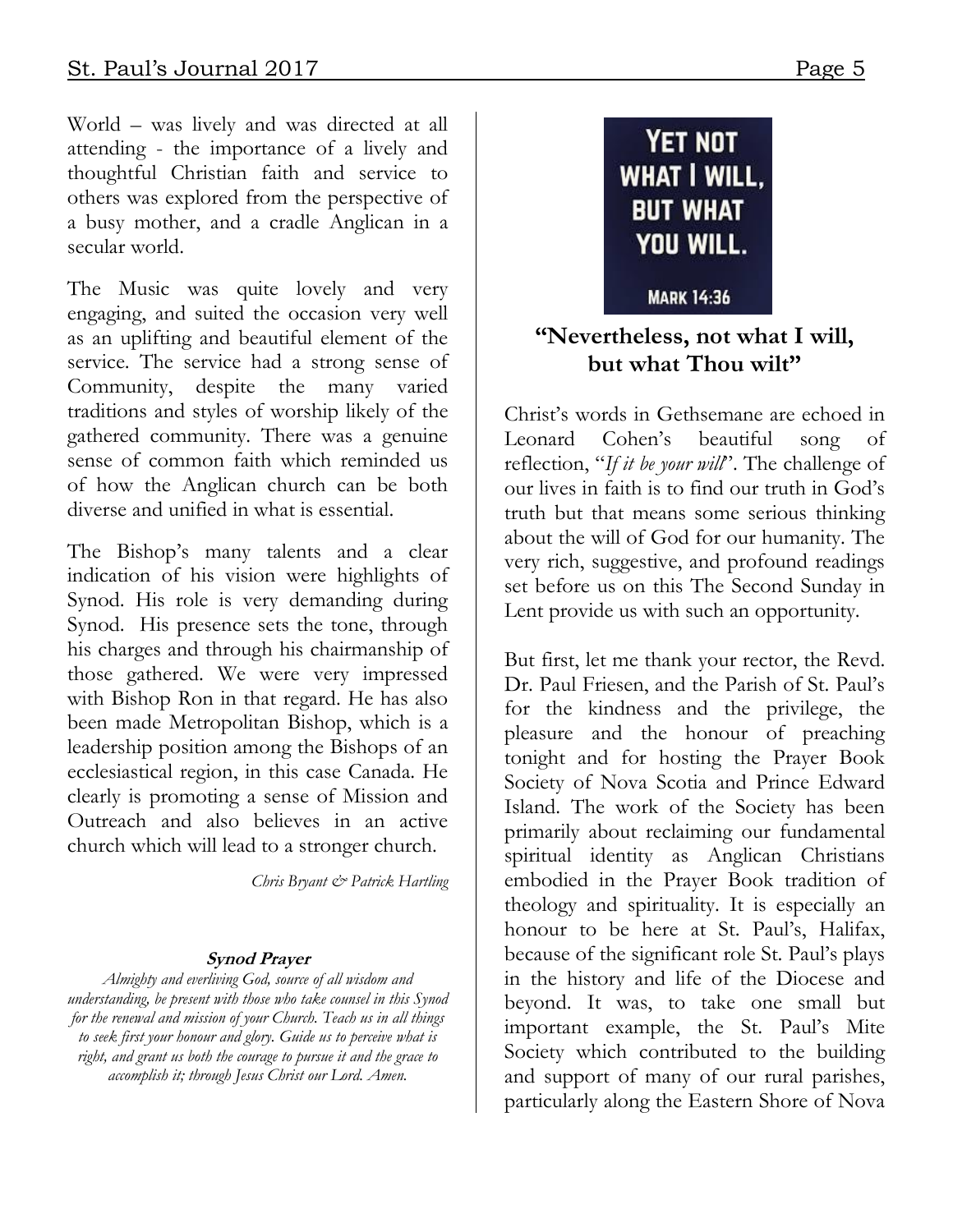Scotia. That kind of outreach and commitment to the Gospel was altogether crucial for the life of the Church in the remoter parts of the province. Having served for a number of years in such parishes and churches assisted by the St. Paul's Mite Society, this gives me an opportunity to say thank you.

The Scripture readings that are before us this evening and as well at the Eucharist speak wonderfully to our current distresses and anxieties. We live in a broken world. One of the recurring refrains of the Lenten season is that we are the community of the brokenhearted. To know that is the condition of our turning back to God. "*A broken and a contrite heart thou wilt not despise*", as the Psalmist, perhaps David himself, puts it. "*Rend your heart and not your garments*", the prophet Joel tells us, "*and turn unto the Lord your God.*" The season of Lent reminds us of a basic biblical insight expressed in the Collect. "*We have no power of ourselves to help ourselves*". But far from leading to a kind of paralysis and helplessness, it moves us to repentance which is about our turning to God and with great insistence. Nowhere is that great insistence seen more clearly than in the Eucharistic Gospel story of the "*woman of Canaan*" who engages so wonderfully and yet so disturbingly with Jesus, seeking mercy from him as Lord for her daughter who is "*grievously vexed with a devil".* 

It is an amazing scene. She is clearly a non-Israelite who senses in Jesus the truth and power of God who alone can heal and restore. Her importunity results in her breaking into the heart of Jesus but only so

because he wills to have her faith drawn out so explicitly. Spiritual life is about a struggle, a jihad of the soul, a wrestling with God, like Jacob wrestling with God and becoming Israel. The story reveals the tension between Israel and the whole of our humanity. Is God just the God of Israel or indeed the God for all people? And if so, what does that mean for the particular cultures and communities in which we live? At issue is the relation between the universal and the particular which is a dynamic feature of the very nature of revelation itself. God reveals himself to Moses in the burning bush first by way of a particular tribal identity, "*the God of Abraham, Isaac and Jacob*", and then universally as "*I am who I am*". That necessary tension between the particular and the universal carries over into the Christian understanding concentrated in the figure of Jesus Christ.

In a way, the encounter between the "*woman of Canaan*", as Matthew styles her, and Jesus, highlights this tension and resolves it. She has an insight into the universality of God's truth in Jesus through the particularity of his Jewish identity. Jesus both confirms this and transcends it but without forsaking it. "*I am not sent but unto the lost sheep of the house of Israel*", he says but that does not deter her. "*Lord, help me*", she says. "*It is not right to take the children's bread,*" a reference to the children of Israel, he says, "*and to cast it to dogs*", a reference to the sense of otherness between Israel and what is outside Israel. Her response is at once a kind of turning point and a breakthrough moment. "*Truth, Lord, yet the little dogs eat of the crumbs which fall from their masters' table*". Not just dogs but "*little dogs*" and with a claim to the Lord of all creation!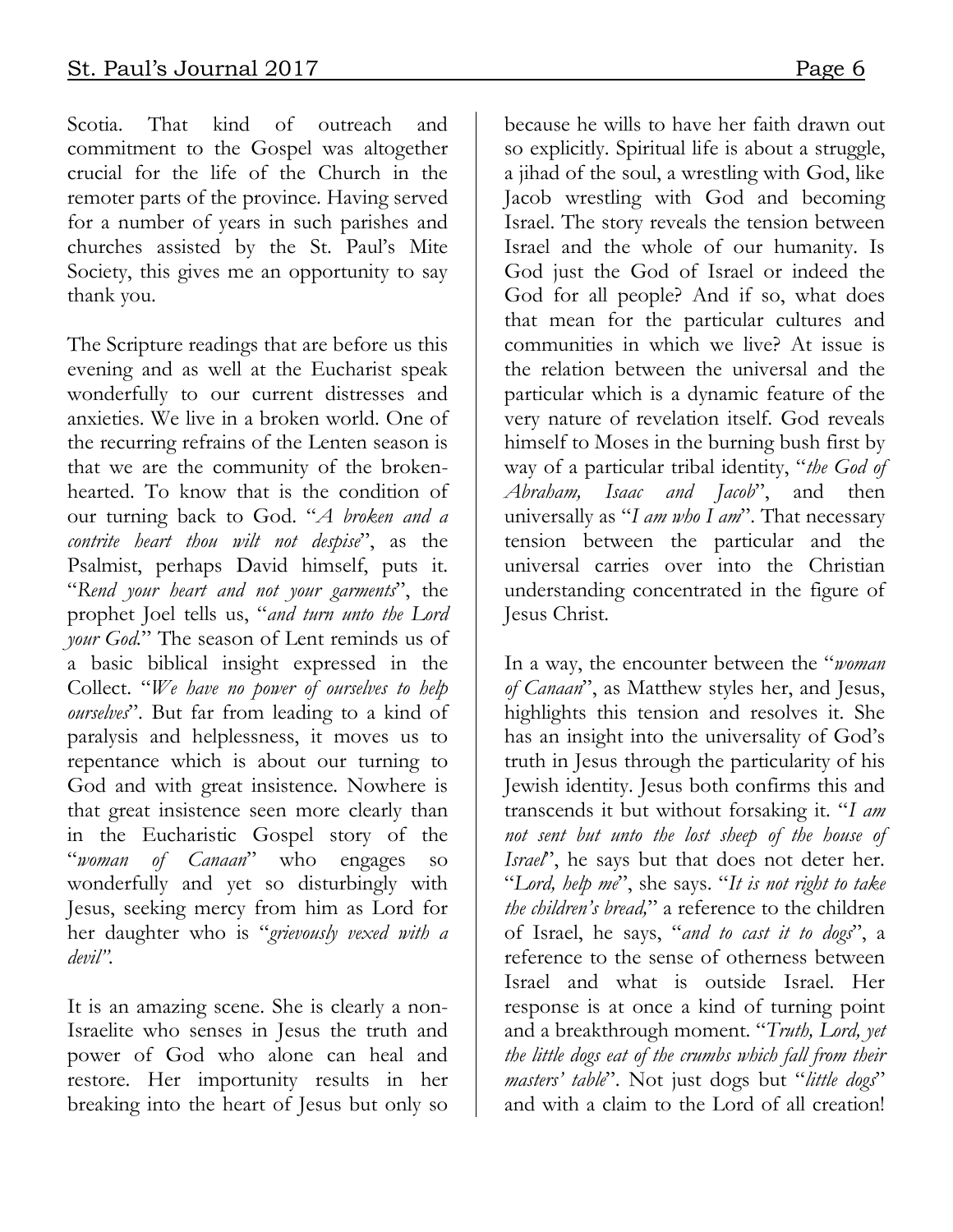This is what the encounter intends to draw out. To know that "*we have no power of ourselves to help ourselves*" leads not to mere passivity but to prayer, to the active seeking of the will of God without which there can be no turning, no healing. She is the non-Israelite who wrestles with God in Christ as a true Israelite. Such is the struggle, "*if it be your will".*

"*Repentance itself*", the great Anglican preacher, Lancelot Andrewes notes, echoing the prophet Joel, "*is nothing else but redire ad principia, 'a kind of circling', to return to him by repentance from Whom by sin we have turned away.*" And it is here, perhaps, that we can begin to grasp something of the deep lessons from Genesis and Mark with the foundational stories of the Flood and the Tower of Babel seen in conjunction with the Passion of Christ in Gethsemane.

We don't, I fear, attend seriously enough to these Old Testament stories and often miss how they inform so much of the New Testament. To have the end of the story of the Flood along with the story of the Tower of Babel is quite instructive. Both stories reveal the great biblical insight that the human community has no unity and no truth apart from God. Why the flood to begin with? Because of the sin and violence of our humanity. The problem is with us, with our chaos and disorder. This stands, by the way, in complete contrast to the much older flood story in *The Epic of Gilgamesh* which occurs because the Gods are annoyed and indifferent to humankind and decide, though not unanimously, for the Gods can't get their act together either, to wipe them off the face of the earth altogether, only to find

themselves threatened by the very forces they have unleashed. That story reveals a world where the forces of chaos seem more powerful than the forces of order; there is, at least, a great uncertainty about the world itself and thus a great fearfulness. There is the further irony that the Gods are annoyed at the "babble" of the humans.

The Genesis story is very much about God cleaning up the human mess and establishing the idea of law, hence the covenant with Noah symbolised in the sign of the rainbow, as we heard tonight, and also in the recalling of an essential feature of our humanity from the accounts of creation. "*God made man in his own image*" and because of that there is the proscription against murder. There is a new and different relation to God, to man, and to nature signalled in the conclusion to the story of Noah and the Flood.

We confront our human wickedness when we are left to our own devices. Jonathan Sacks, the former Chief Rabbi of Great Britain, notes about the biblical flood story that what occasions the flood is the problem of "*identity without universality*", the universality of law for all. Violence arises out of the conflicts between one another, between 'them' and 'us', because of our tribal identities to which we cling in opposition to one another. As Sacks suggests, this biblical picture has its modern echo in Thomas Hobbes' famous account of man in the hypothetical state of nature as being the war of "*every man against every man*" and where there was "*continual fear, and danger of violent death*." For "*where there is no overarching rule of law, the world is filled with violence*," Sacks remarks, an echo perhaps of Dostoyevsky's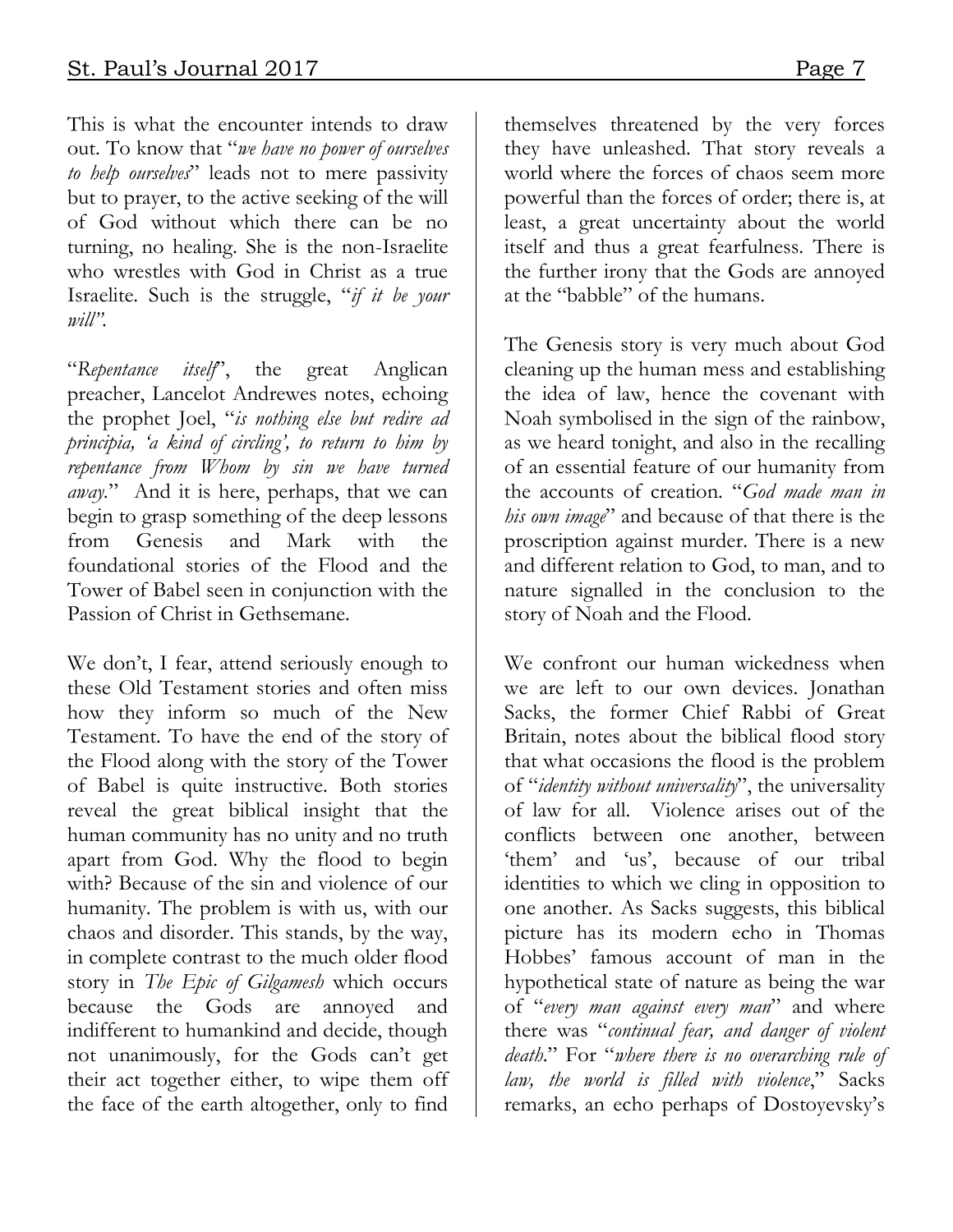observation that "*without God… all things are permitted … [and] they – mankind – can do what they like"*. That is, of course, the problem.

This is the significance of the covenant with Noah, a covenant which calls us to account, to a law for all and to the strong reminder of our common humanity as made in the image of God himself. It arises out of the pageant of violence that begins with the Fall leading to the story of Cain and Abel and carrying right through to the Flood. "*The earth was corrupt before God, the earth was filled with violence".* The Flood cleanses and restores the created order and establishes a covenant between God and his creation. We are held to account and led into the beginnings of a deeper understanding of the goodness and truth of God which is always greater than our misuse and abuse of ourselves and creation. We are turned to God.

But what then are we to make of the story of the Tower of Babel? It is the opposite problem from the flood. It is about "*universality without identity*" (Sacks). It seems at first so positive and good, the idea of a common human enterprise, yet it is really the story of human presumption which leads to oppression and to the imposition of tyrannical order at the expense of human freedom. We tend to read it as a just-so story about the division of the world into many languages not noticing that this implies something negative about the diversity of languages and cultures. But in the previous chapter, the origins of linguistic diversity have already been established positively with the division of humanity into seventy nations "*each with its own language*." The problem with the Tower of Babel is that it belongs to the

suppression of cultural and linguistic identities by imposing one language, one culture, one way of thinking and doing things upon all others, an early form of globalisation, one might say, but at the expense of what is true and truly to be honoured in each other in and through the particularities of place.

As Sacks again notes, the story imitates the practice of the world's first empires, citing the examples of the neo-Assyrians, Ashurbanipal II and Sargon II, who made the diverse cultures and languages under their reign all "*speak one speech*." Thus, the problem with the Tower of Babel lies in the human attempt to achieve unity and order on our own strength and power. The phrase "come let us build ourselves a city and a tower … lest we be scattered over the face of the earth" is complemented by the phrase of the Egyptian Pharaoh about controlling the Hebrews, "*come let us deal wisely with them, lest they increase*". These are the only times in the Hebrew scriptures that the construct "*come let us … lest*" is used. The Tower of Babel denies the forms of our identities in and through the particular contexts and cultures that belong to human life. It is about subjugation. It is about "*order without freedom*," the attempt to make the other like us.

Pentecost reverses the story of the tower of Babel. By the descent of the Holy Spirit, unity is accomplished in and through but not in spite of the diversities of languages. "*We do hear them speak in our tongues the wonderful works of God.*" But that is only possible because of the Passion and Resurrection of Christ which overcomes our separation from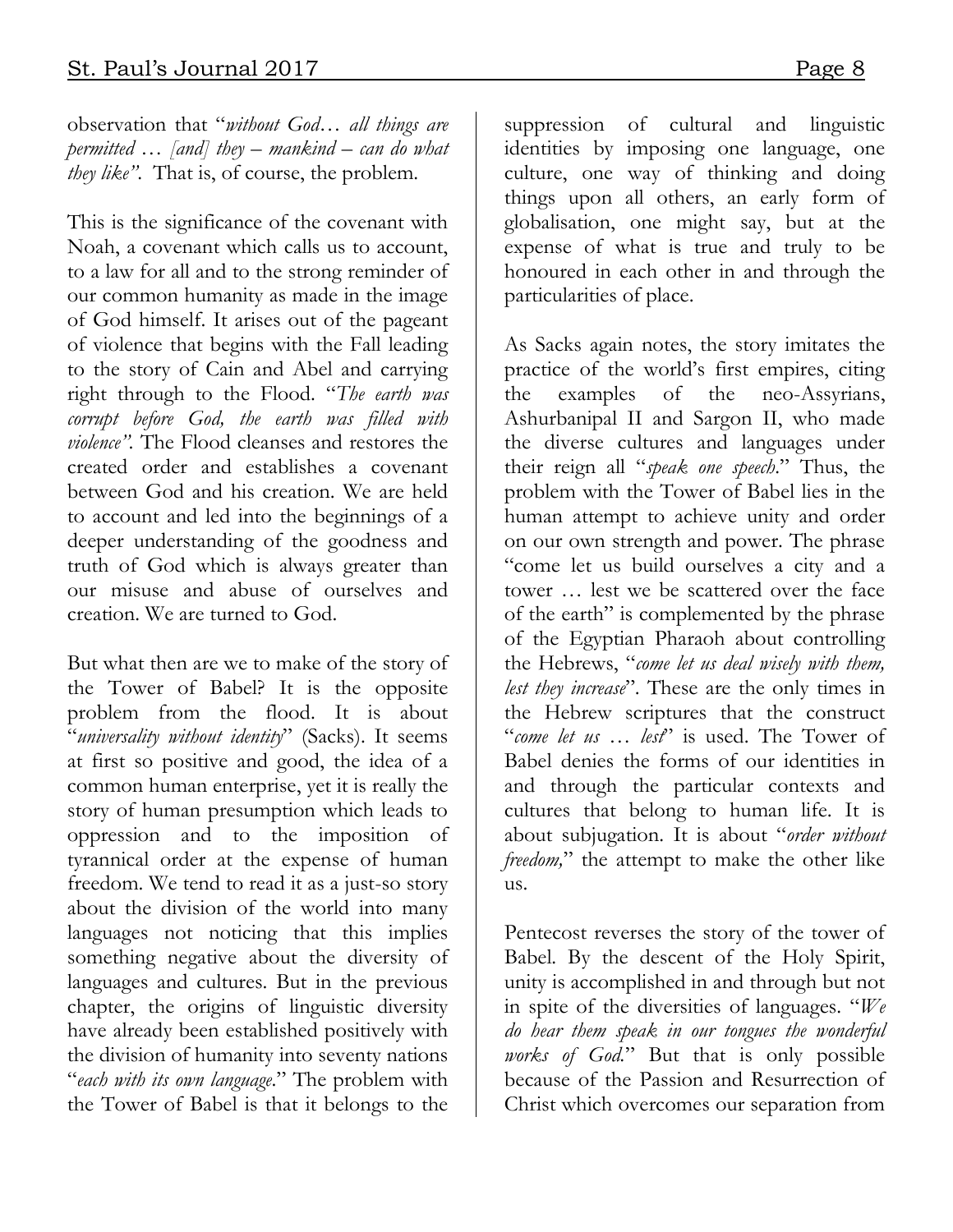God and from one another. All the Lenten readings anticipate the Passion of Christ and signal our participation in it. The Book of Common Prayer provides the older practice, now largely jettisoned in our churches, of immersing ourselves in all four Gospel accounts of the Passion in Holy Week beginning with Matthew on Palm Sunday, Mark on Monday and Tuesday, Luke on Wednesday and Thursday, and John on Good Friday.

During Lent the accounts of The Passion According to Mark and Luke are also read in alternating years on the Lenten Sunday evenings. These patterns and practices are altogether about a serious engagement with the will of God for our humanity in the light of our own brokenness that arises from sin and presumption in denying the truth and goodness of God. Christ's agony in Gethsemane reveals the nature of the struggle. It is a most intense scene that follows the last supper and leads into the events of the crucifixion, to Judas' kiss of betrayal, Christ's capture, trial, scourging, and crucifixion.

Gethsemane signals the meaning of the Passion, the struggle for the will of God in the face of human wickedness and confusion. The human struggle is brought into the divine relation of the Father and the Son. It is a real struggle, not some form of play-acting. "*Abba, Father, all things are possible unto thee*," Jesus says, a true and important insight about the nature of God. "*Take away this cup from me",* he prays, for suffering is not something to be sought for and wanted. "*Nevertheless, not what I will, but what thou wilt,"* he concludes. Therein lies the lesson, the

yielding of ourselves to the will of God in the knowledge of God's goodness and truth, not the presumption of our own selfsufficiency. The struggle of the woman of Canaan belongs to the agony of Gethsemane. It shapes and informs the struggle of our lives in faith. It is about the truth of our longing for the will of God. "*Thy will be done*."

Leonard Cohen's song, "*If it be your will*", tentative and conditional as it is, and as such not unlike Christ's agony in Gethsemane, registers the longing and hesitancy of our contemporary world. It seems we want something but are afraid to commit, uncertain in our certainties about the world which we have made. Perhaps we are beginning to long for that will of God for us.

*"If it be your will/ That I speak no more/ And my voice be still/ As it was before/ I will speak no more/ I shall abide until/ I am spoken for/ If it be your will."* But even more than this hesitancy to speak, there is the idea of a voice that is true and one which sings *"from this broken hill". "If it be your will/ That a voice be true/ From this broken hill/ I will sing to you/ From this broken hill/ All your praises they shall ring."* 

Forgive me for sensing in this something of the voice of the Psalms and the Prophets, something of Mary's response at the Annunciation, and something, too, of the story of Christ in Gethsemane and on the broken hill of Calvary. Something, too, of what it means to be the Church. *"If it be your will".*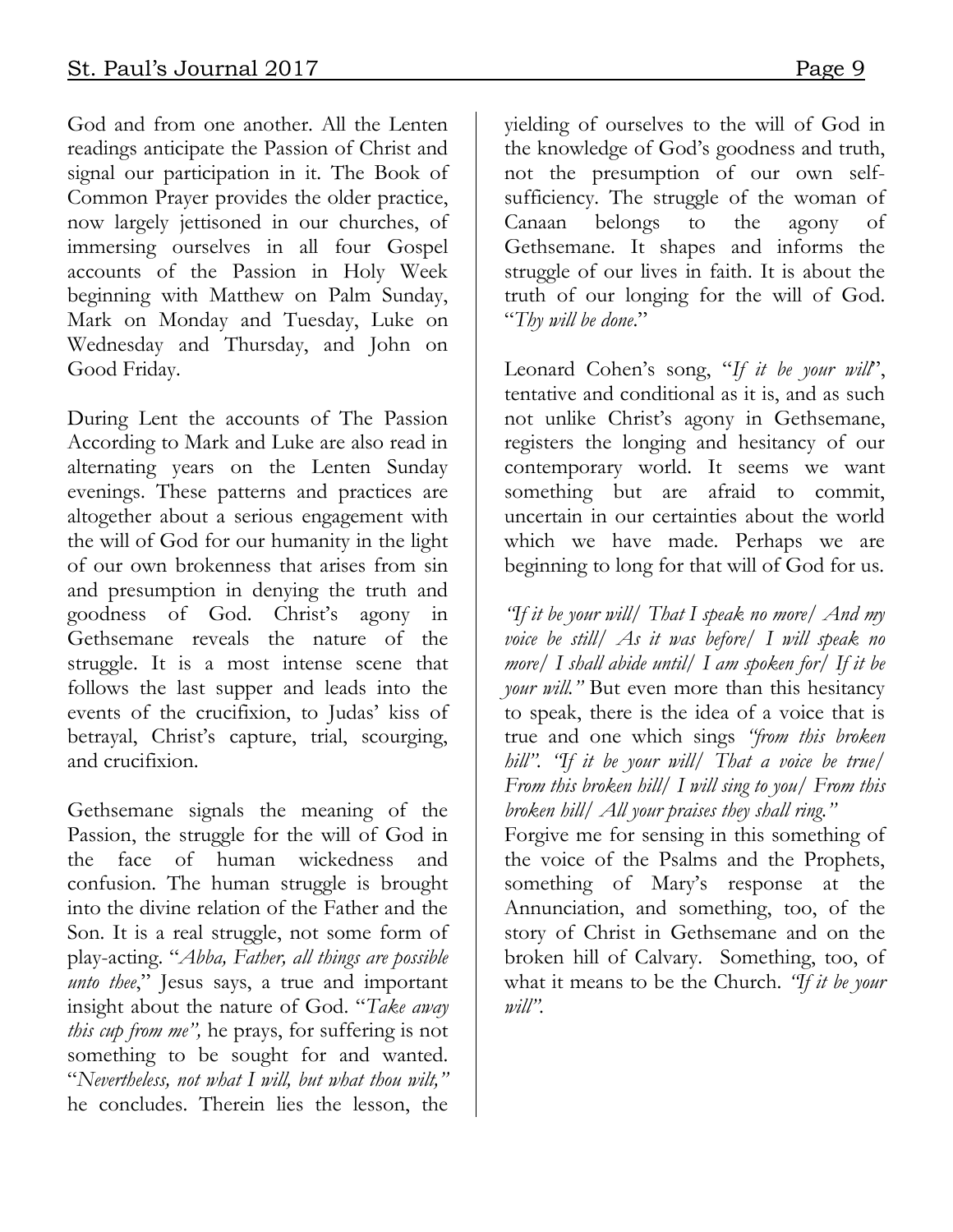*"If it be your will/ To let me sing/ If it be your will/ If there is a choice/ Let the rivers fill/ Let the hills rejoice/ Let your mercy spill/ on all…"* It is a prayer that signals like all prayer the hopes of our humanity for ourselves and for creation which can only be found in God. In our broken-hearts, we turn to God seeking in his Word his will for us.

#### **"Nevertheless, not what I will, but what thou wilt"**

*Fr. David Curry Choral Evensong at St. Paul's, Halifax PBSC NSPEI March 12th, 2017 Second Sunday in Lent*



#### **Parish Worship at St. Paul's Good Friday Meditations: 14 April, 2017**

## **1**

The First Word 'Father, forgive them…' Luke 23:34 Meditation by Adriel Driver

"Father, forgive them, for they know not what they do." Oh, but didn't they? Jesus's prayer is *so* generous. It's true that they didn't know the gravity of their action. That they were putting to death the very Son of God. That they were the very mouths and hands of humanity, condemning the 2nd person of the Trinity to death, scoffing at him, spitting at him and pounding in the

nails … but the priests knew they were angry, for he had spoken badly about them in public. They knew they were envious of his popularity. They knew they had to defend their righteousness and innocence. They knew they bribed a close friend of Jesus. They knew they were inciting a thoughtless and fickle crowd and that they turned a blind eye to the murderer Barabbas in order to make sure *Jesus* was not freed… Pilate knew Jesus had done nothing wrong. He knew he was taking the easy way out and making sure he kept his job … the soldiers knew crucifixion was a horrific way to die. And that they were benefitting from it when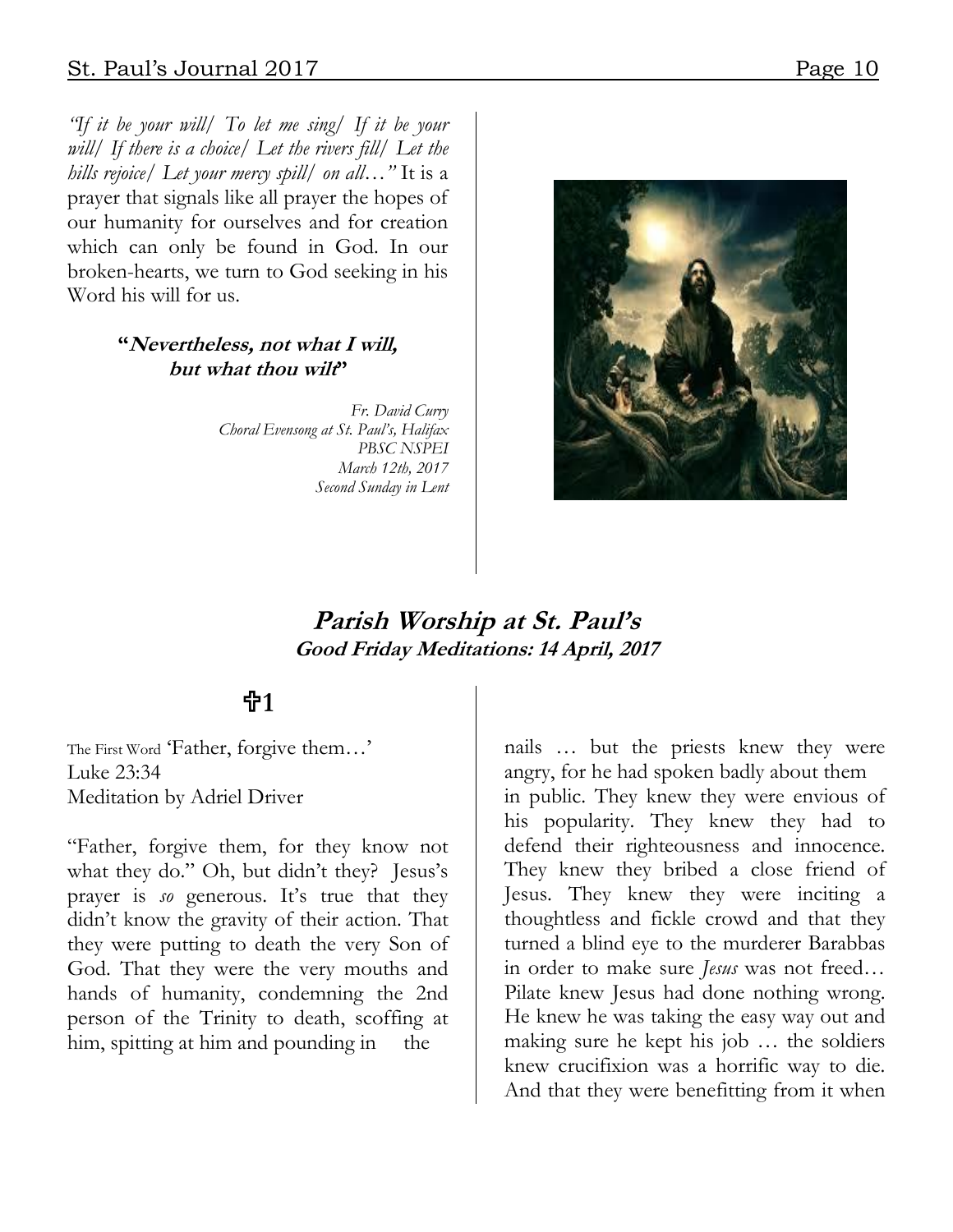they cast lots for his clothing. And yet he prayed, "Father, forgive them, for they know not what they do."

I did not grow up in the Anglican church, and therefore am not very experienced at practicing Lent. It wasn't until my 30s, really, that I started to take Lent seriously and even then, it was with hesitation that I decided to fast from anything. You see, I don't like to commit to things that I'm not likely to succeed at. At least in the realms of spiritual discipline and self-control.

And so it was with reluctance that I committed to my Lenten goal this year, and that even belatedly, after hosting a string of visitors. It was a goal I've been putting off every Lent, for the past several years. But I read a Lenten reflection that said "To observe Lent is to strike at the root of [our] complacency ... [Jesus] allowed himself to be tested, and if we are serious about following him, we will do the same." And so, I knew what I had to do.

My sense of my own depravity vacillates. Some weeks I sit in the pew feeling desperate for forgiveness and renewal and transformation. Other weeks, I fall into the complacency of thinking "I'm a selfless mom, an agreeable wife, a thoughtful friend, an all-around pretty good person!" Lent doesn't allow us the chance to feel good about ourselves, does it? We're faced with our own inadequacy and failure and weakness most moments of every day. Why must I be so impatient with my children? So angry at my husband? So jealous of my neighbor? So concerned with other's

opinions? So vain? So proud? So selfrighteous? So ungrateful? So lazy?

Lent exposes the fact that I'm so used to my sin, I tend to overlook it. I am a Pharisee: I constantly defend myself in my head. I am almost *always* in the right at home. I worry about my reputation at church and at my daughters' school. I want to be respected, admired. I am Pilate: I don't want to risk my position, my comfort, my place in order to fight injustice. I am a Roman soldier: I often think "But what can I do about things? I'm not the one in charge. And I carry on with my careless patterns." And after watching the crucifixion, I head back to the dinner table to enjoy second helpings and long for the kids to go to bed and think about what episode I will get to watch on Netflix.

It's such a relief to acknowledge this, though, isn't it? To declare with conviction that I need His death on the cross as much as, and more, than anyone! Without this confession, Jesus can't save us. We don't really need him to! He utters his prayer of forgiveness for someone else.

During Lent, and on Good Friday, I can't pretend I'm better than anyone in that scene around the cross! And the rest of the year, even in my fickleness - one day recognizing my helpless, hopeless sinful nature and the next day forgetting it - Jesus in his boundless generosity and love, is every hour at the hand of the Father, again and again saying to Him, "Father, forgive her, for she knows not what she does."

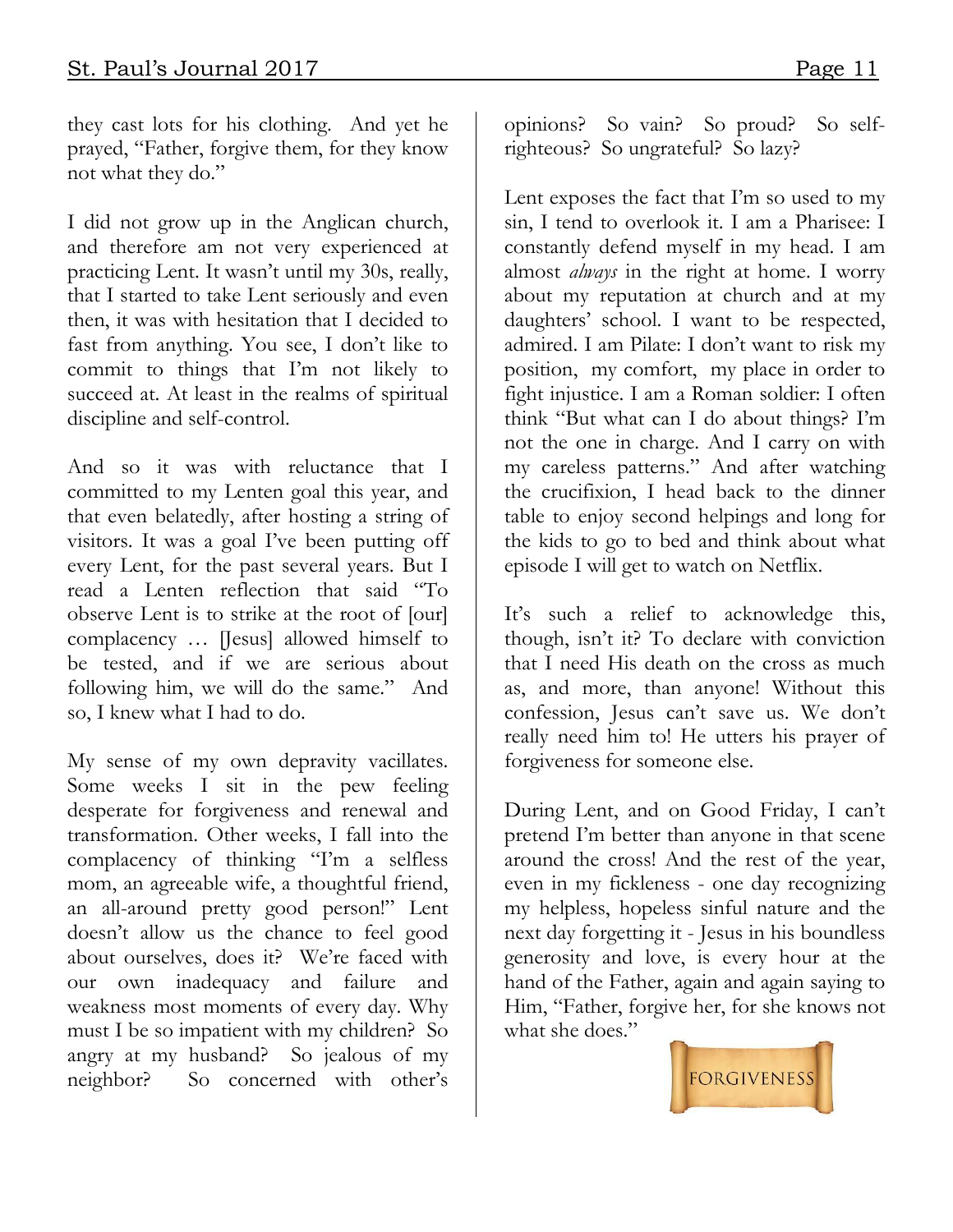# **2**

The Second Word *'*Today you will be with me…' Luke 23:43 Meditation by Janine E. Hagerman

With perspective, or without? With God or without? My reflection on the second word from the cross concentrates on these questions.

A context for such questioning is found in the scene at Golgotha where, at first glance, there are three figures on their respective crosses. All three accused and seemingly convicted of wrongs, in Roman terms, deserving this cruel end. And there is our Lord, between two criminals. The scene forms an outwardly dark contrast to His blinding brilliance, the further attestation to his divinity, witnessed on the Mount of Transfiguration (scripture reading of Luke chapter 9 verses 28 to 34).

I wonder about the madness. Would it be fair to see this scene as a publicity stunt? Was it possibly conceived as a tool to erase from any onlookers' mind the trace of secret hope, a remnant of faith that might cause individuals to see the Lord, and be persuaded not only of his innocence, but of his divine glory?

The plot would go something like this; place him between two thieves ….make him one of them. Better yet, tack up a sign, reminding everyone that this one was once considered a king, of the Jews, and yet he didn't measure up. A crown forced into his scalp, cruelly punishing him for even playing the part shapes up the image well.

However, as Jesus looks upon this scene, he intercedes "Forgive them, for they do not know what they are doing". Indeed this is madness. I am reminded of a strain from Reginald Heber's well-loved hymn: 'Holy Holy, Holy, Though the darkness hide thee, Though the eyes of sinful man thy glory may not see…' Men and women, who have lost perspective, without sense, without God.

Why did such a mass of derision and mockery erupt surrounding Jesus's mock trial and condemnation to death? Why the shoddy placard and crown of thorns, the symbols of unbelief and intentional ignorance? Why did the religious leaders, the Pharisees and Sadducees, hate Jesus?

New Testament scholars, Craig Evans, and NT Wright, in their book Jesus, the Final Days, write 'In the end, the Jewish authorities sought to kill Jesus not because he was a good man, but because Jesus was perceived as a very serious political threat. His message of God's rule threatened the status quo which the ruling priest did not want overturned.' (p.9)

They wanted to be without the One, who interrupted their patterns of thought. I draw near to the scene, and listen closely, amidst the mocking and the jeers, and beneath the cross I hear a dialogue between the thieves and Jesus. At this moment of agony for the three, they communicate. I find it compelling that even in crucifixion, God is beside, with and in close relation to man, demonstrating a powerful symbol of his incarnation, from manger to cross, from the company of shepherds to that of thieves.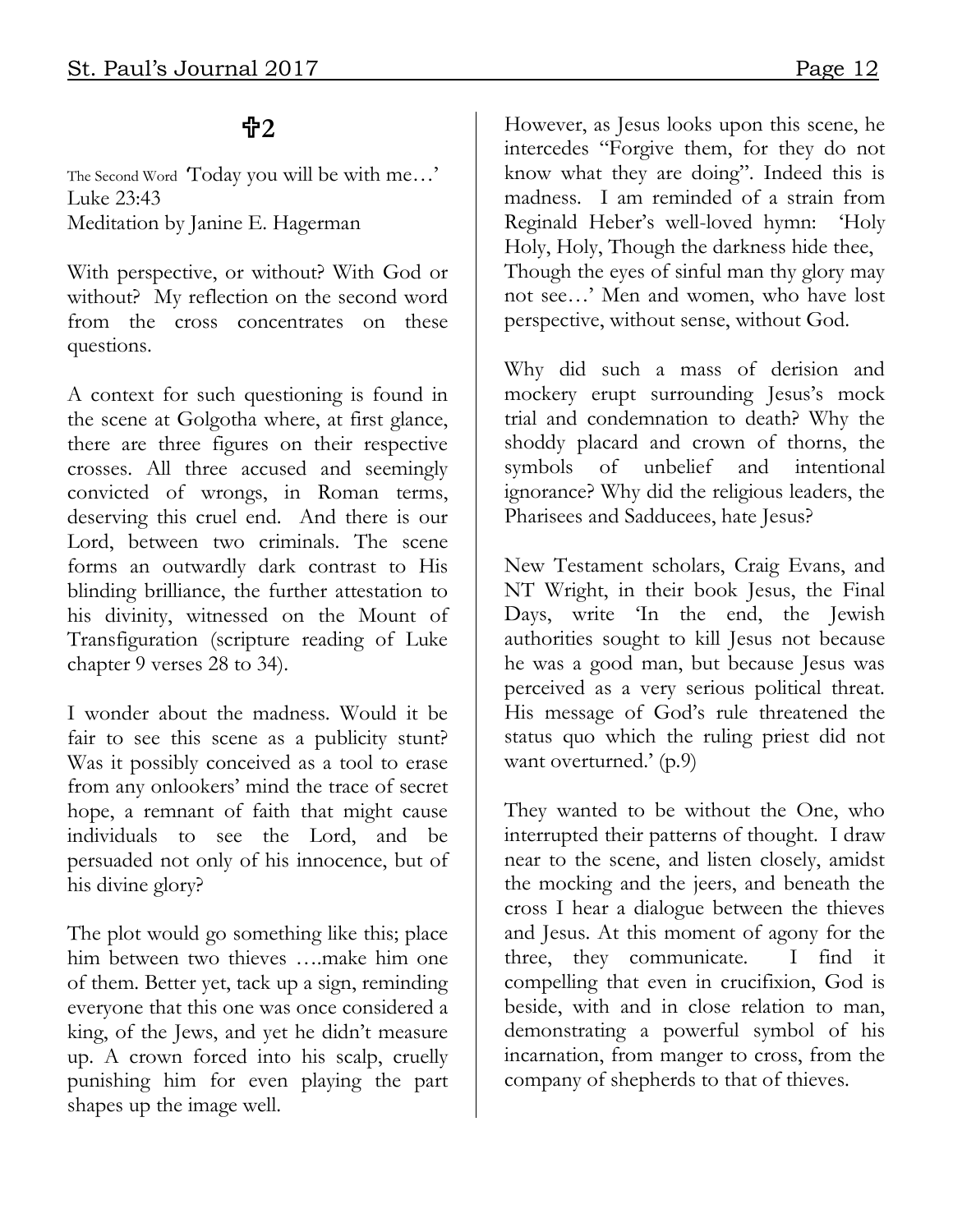Both thieves talk. They are aware that the Lord is not "one of them". The dissonance is loud and clear. And for them, their end of life agony is an opportune time to cry out their last few words … For the one "Save yourself, save me!" for the other "Remember me when you come into your kingdom".

C.S. Lewis, in his book Mere Christianity wrote: 'Good and evil both increase at compound interest. That is why the little decisions you and I make every day are of such infinite importance. The smallest good act today is the capture of a strategic point from which, a few months later, you may be able to go on to victories you never dreamed of. An apparently trivial indulgence in lust or anger today is the loss of a ridge or railway line or bridgehead from which the enemy may launch an attack otherwise impossible."― C.S. Lewis, Mere Christianity Thinking upon this quote, I invite you to weigh these words from the crosses with me.

Below, the mood within the crowds is rife with a ripple effect which began throughout Jesus's ministry. We read in Luke chapter 23 of the murmurings and the taunts which tipped the balances towards judgment:

'The people stood watching, and the rulers even sneered at him. They said, "He saved others; let him save himself if he is God's Messiah, the Chosen One."36 The soldiers also came up and mocked him. They offered him wine vinegar 37 and said, "If you are the king of the Jews, save yourself."38 There was a written notice above him, which read: THIS IS THE KING OF THE JEWS. One of the criminals who hung there hurled insults at him: "Aren't you the Messiah? Save yourself and us!"

Not much is known about this individual, this "one of the criminals". Yet we can infer from his words that he is caught up in the prevailing attitude. His last moments are obstructed and clouded by the "log in his own eye". Conversely, his counterpart sees, and his lucid moments on the cross come from a different place, a place of recognition. What we know about the second thief is that he received acceptance, after perhaps a lifetime of wrong decisions, and yet this one decision to turn to Christ yields the "compound interest" (referring to earlier C.S. Lewis quote from Mere Christianity) of eternal goodness. "Today you will be with me in Paradise" our Lord had promised. In effect, these are the last few words spoken by Christ to men before dying, last, first, beginning, end …. The Gospel draws our attention to the language of priorities and timelines. Jesus is the Alpha, and the Omega, the beginning, and the end. One thief's end becomes his beginning through and with Christ. I need to remind myself that it is a mistake to believe that there is no end of time as we know it, even more so that there are no beginnings after the end.

There, beneath the cross, was a first glimpse of Heaven for the crucified, that is, "the next step", a crack in the time-space continuum, through which the Alpha leads the thief, who has come to the end of himself Christ's "next step" as Messiah, opens the way to the throne of God, to peace with Him, symbolized by the renting of the curtain in the temple after the third hour, after his last exhale. This symbol creates a vison which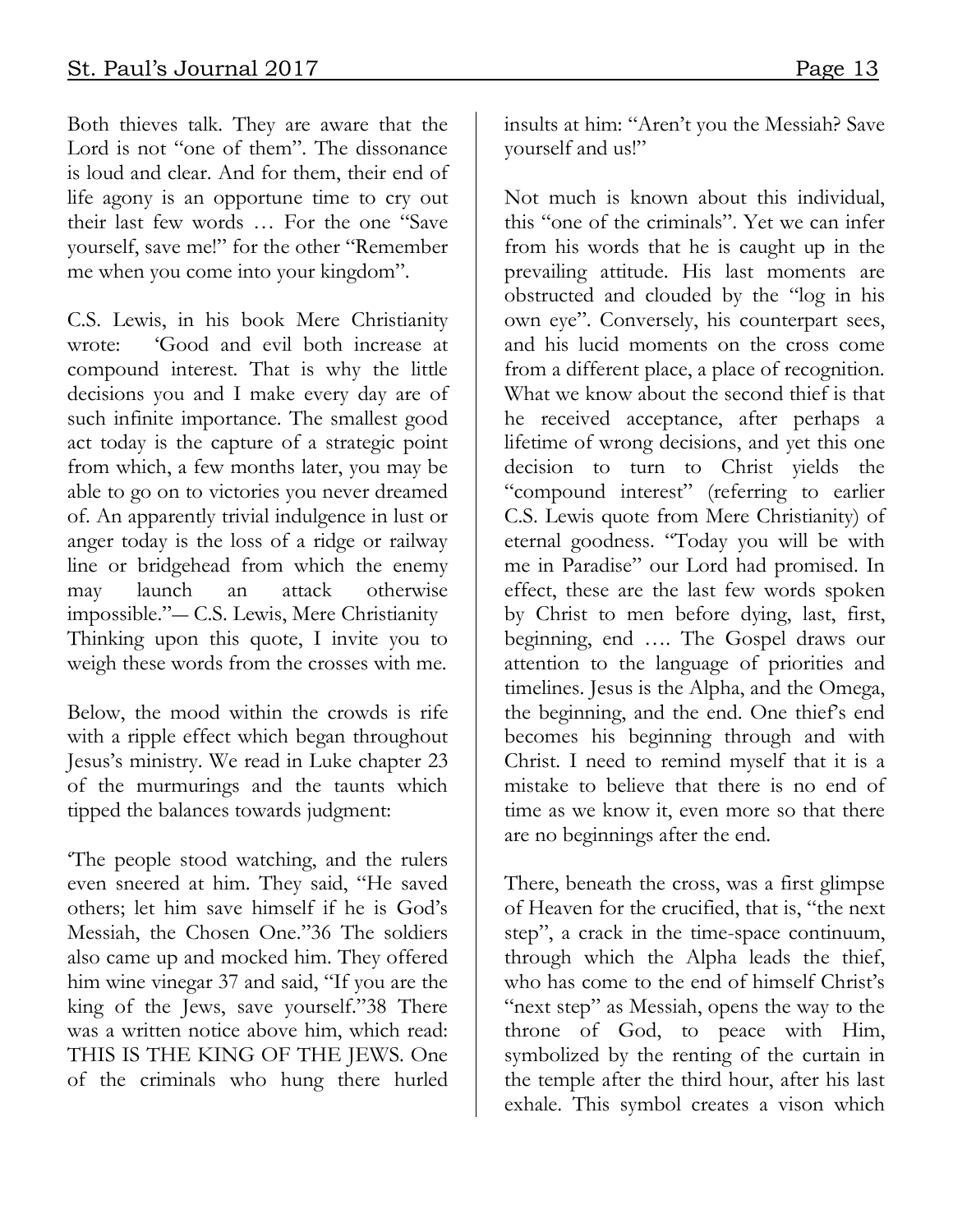draws our eyes far beyond the temporal power struggles between Jews, Romans and Gentiles.

Thus, we ponder the two responses from two men, in the company of Jesus on the cross. One, whose line of reasoning is an echo of an old quarrel that is meant to divide loyalties, and turn hearts away from God.

A beginning of it is found in Genesis 3, as the serpent entices with the question in the garden of Eden, "did he really say….?" Then in the wilderness, (Matthew chapter 4):

"If you are the Son of God, tell these stones to become bread." 4 Jesus answered, "It is written: 'Man shall not live on bread alone, but on every word that comes from the mouth of God.'[b]" 5 Then the devil took him to the holy city and had him stand on the highest point of the temple. 6 "If you are the Son of God," he said, "throw yourself down. For it is written: "'He will command his angels concerning you, and they will lift you up in their hands, so that you will not strike your foot against a stone.'[c]" 7 Jesus answered him, "It is also written: 'Do not put the Lord your God to the test.'[d]"

For the thief, whose line of reasoning is fruitless, seems to have chosen to speak from a place of deep incredulity. "Evil can be undone, but it can't develop into good. Time does not heal it." C.S.Lewis- The Great Divorce

All the while, throughout the long and ancient history of the spoken word of God, it's been made perfectly clear that before holiness, God's holiness, there is but one

response. Prophet and thief alike are quickened to say "I am ruined!" Remember Isaiah, who said in Isaiah chapter 6 upon experiencing a revelation of the Holy:

5 "Woe to me!" I cried. "I am ruined! For I am a man of unclean lips, and I live among a people of unclean lips, and my eyes have seen the King, the LORD Almighty."

For the thief who cried for mercy, there was undeniable evidence. "Do you not see that this one is innocent!? He has done no wrong. We deserve what we are getting". Clearly, the essence of this retort is, "woe is me… we are ruined!" Herein is the "strategic point" when God responds, for he comes near those who know their personal ruin, or when they come to the end of resources, of wits, of strength, of excuses … This is the "good fruit" of decision-making, because from this point on one can venture on with GOD, in dependence on him, being fortified with an unexhausted supply of spiritual food, the bread, the living water, there is but one good; that is God. Everything else is good when it looks to Him and bad when it turns from Him." C.S. Lewis, The Great Divorce.

We are faced with daily choices, the small ones; do I let go of resentment? Do I give or withhold? Do I bless, do I curse? Do I stand up to wrong, do I remain silent? And larger choices; do I fear man? Or do I fear God?

I remember hearing Billy Graham, a most famous evangelist of the 20th century, who wisely quoted Ralph Waldo Emerson: "Sow a thought and you reap an action; sow an act and you reap a habit; sow a habit and you reap a character; sow a character and you reap a destiny."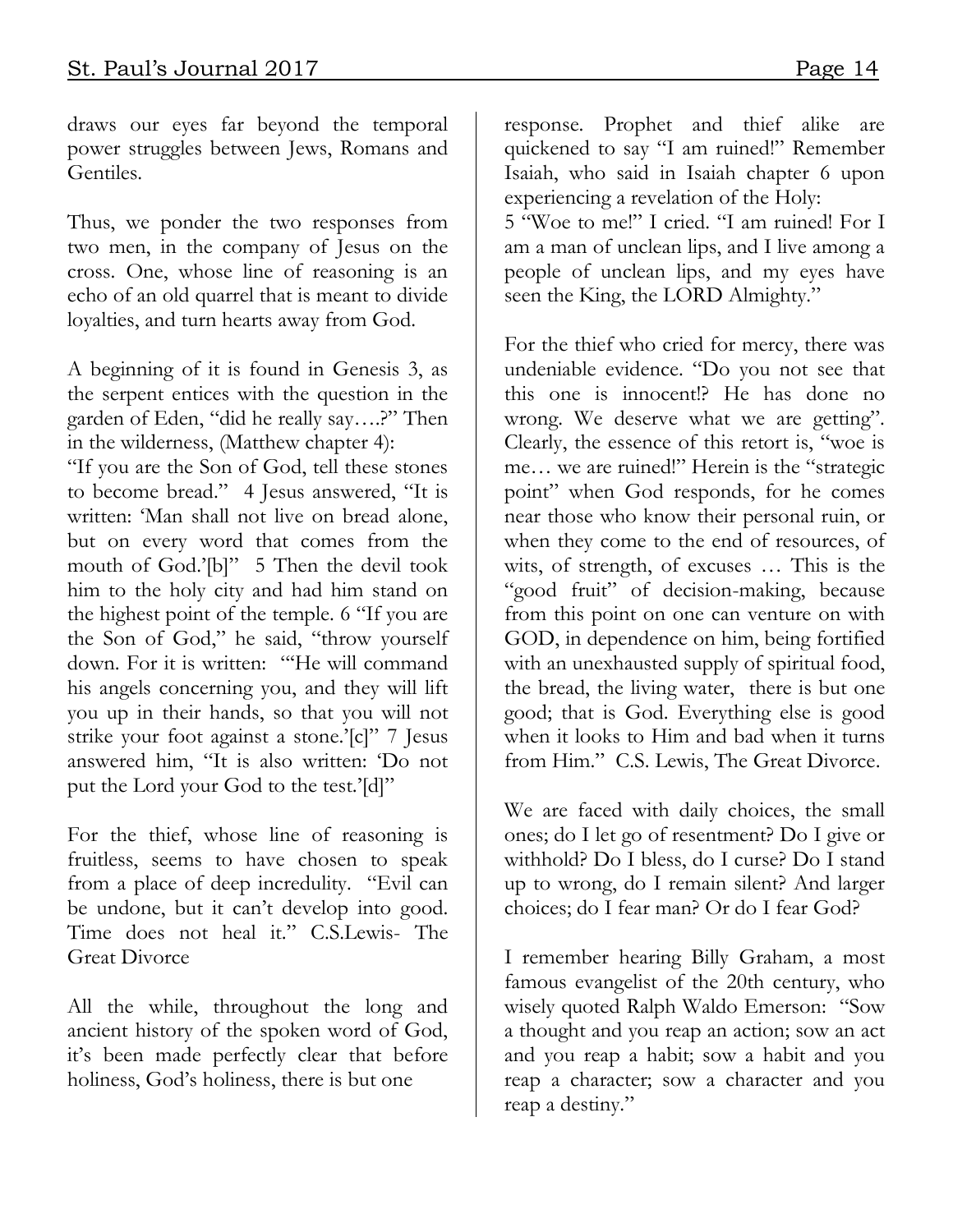I have gained security in the character of Christ (an explanation would take time, maybe on another occasion).

In view of an eternal destiny, shall we make our Father in heaven glad, and walk with Him in our daily choices and decisions?

"Let us fix our eyes on Jesus, the Author and Perfecter of our faith, who for the joy that was set before Him, endured the cross, scorning its shame, and sat down at the right hand of the throne of God." Hebrews 2:2

## **3**

The Third Word 'Woman, here is your son' John 19:26 Meditation by Gail Fulop

When I first read this my initial thoughts were, 'why would Jesus not entrust his Mother to one of her other birth children?' Then I re-read in Matthew 12, "For whoever does the will of my Father in heaven is my brother and sister and mother." And that line took on a broader meaning for me all of a sudden. 'Whoever does the will of my Father in heaven is my brother.' He truly meant that, more than I had previously realized.

In John 19:26, Jesus sees his Mother in pure agony, and she is most likely a widow by now as we hear no mention of Joseph, so there is no partner to lean on. We hear no mention of Mary's other children being present at the crucifixion, beside her to comfort her and/or support their brother? And we know that John was a most beloved

disciple. Experiencing his Mother's pain like that must have added to Jesus' own pain tenfold. He needed to give her some comforting words, and beside her, he sees someone for her to lean on. Someone who has walked with Jesus, learned from Jesus, knows Jesus, loves & trusts Jesus … a best friend. I know if I were to die before my Mother, she would take comfort from the company of my best friends after I was 'gone'. It would be in some small way, like having me around. They would remind her of me. Disciple John would remind Mother Mary of Jesus, perhaps more than her other children would.

Right from the beginning, Jesus earthly Parents knew that their little boy was 'special', not only did they feel it, they were told it by others throughout his life (read Luke 2:25-40). Being a parent, I can imagine how proud I would be of my son watching him develop the way he did, but it also would have been a little un-nerving not knowing what was going to happen next. And I would think that Jesus probably also realized from a young age, that he was 'different'.

And I also assume that there may have been some sibling rivalry in the home of Mary & Joseph, what with Jesus quite often being the center of attention and awe. As young children, Jesus' siblings may not have appreciated their older brother if there was any favouritism felt … warranted or unwarranted? Young Jesus was most likely without peer in intellect & wisdom. His consistent and extraordinary moral character may have given his siblings an inferiority complex? So for them, regular sinners such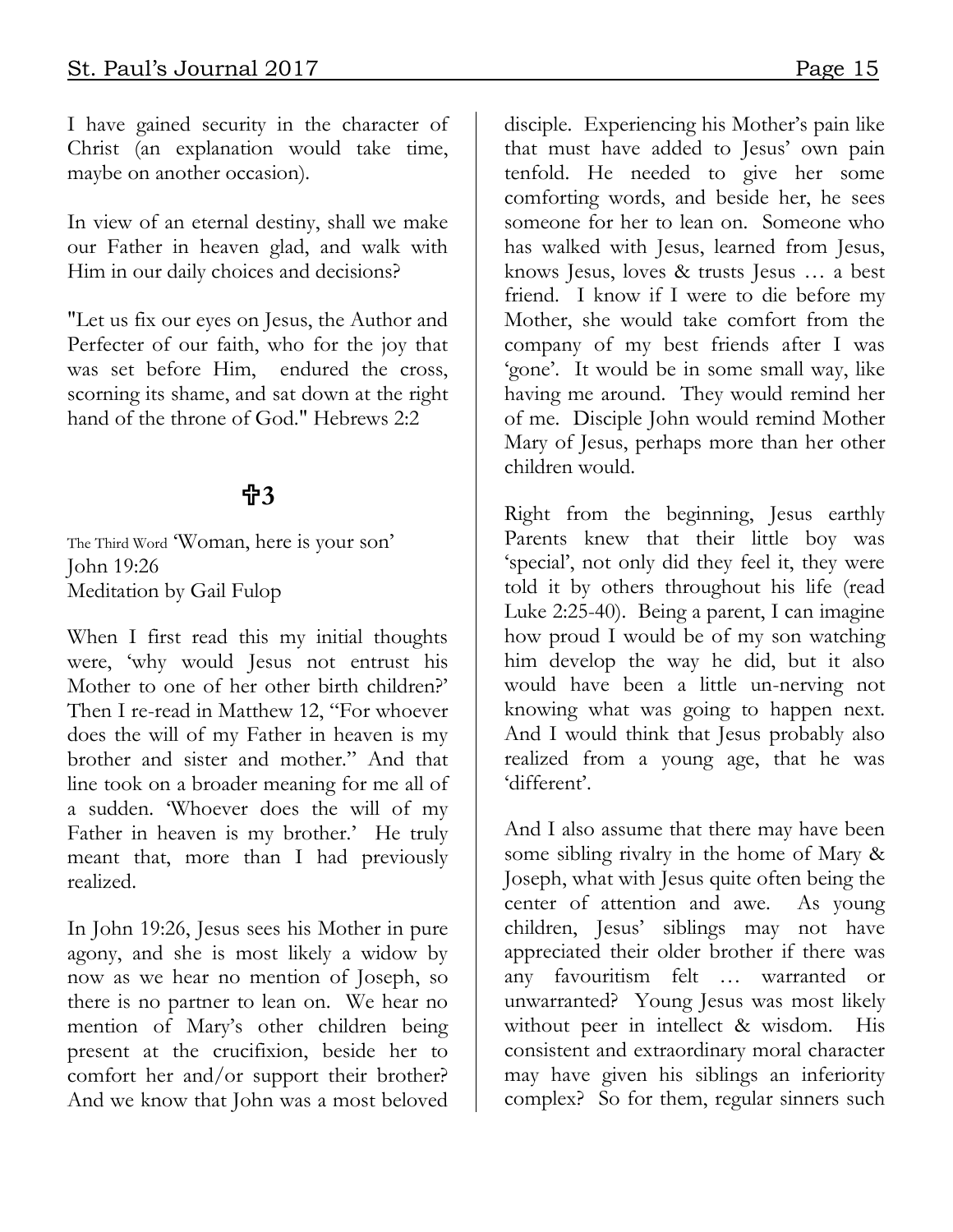as us, that would be hard to live with I would think. "A prophet is not without honour except in his hometown & in his own household" (Matt 13). We don't read much of him being extremely close to the other children of Mary & Joseph and perhaps what we now know in hindsight as his 'special-ness' was viewed as him being 'an odd duck' to his siblings? Yes, they felt the Holy Spirit eventually … but not precrucifixion. We do read, however, how close Jesus was to Disciple John; the 2 men resonated with each other to say the least.

Among Christ's last few words spoken, were those of concern for the care of his Mother. I take this as an example of how much he loved her, and he would feel more at ease assigning her care to a 'brother' who knew the mind and passion of himself. One who could relate to Jesus completely, understand him & why he did what he did, instead of seeing him as an 'odd duck'. John's understanding of Jesus would have provided comfort to Mother Mary after Jesus death … whereas her other children may not have brought the same kind of comfort because they weren't yet followers of Jesus. Many of us have siblings with whom we have nothing in common, and friends who understand us completely. Jesus words here also remind me of the importance of caring for my own Mother as she lives out her senior years. And also, how much I would hope that she would maintain a relationship with the friends I was closest to, who understand me, should I predecease her.

I don't feel that the term "Woman" used here was an expression of coldness, disrespect or shame. He may have chosen

this term so as not to raise, or add fuel to her overwhelming sorrow. Speaking tenderly can sometimes enhance a person's feeling of weakness or vulnerability. Depending on their personality, sometimes when a person is in a state of total despair … speaking strongly yet encouragingly, can help them more. Jesus knew her personality better than anyone, I would guess, and he used those words for a reason. Everything the man said had meaning; why would now be any different? Also, he could have been hoping to conceal her from the frantic mob, so she wouldn't be exposed to any rude insults or worse … a stoning. I'm guessing he didn't want to bring too much attention to her and possibly bring her harm. Even in his final breaths, he was selfless.

Jesus entrusted his beloved Mother to his beloved Disciple & 'brother' John … maybe not her son by birth, nor adoption; but a man who would show himself as a son, through his filial affection for, care of, honour and respect unto her. I believe this statement came from a place of pure love … just like everything else Jesus said. A lot of meaning packed into a few words; he was great at that. Sometimes, people can complicate and over-explain what is pure and simple. I think his small yet direct statement says it all. 'Woman here is your son' … lean on him.

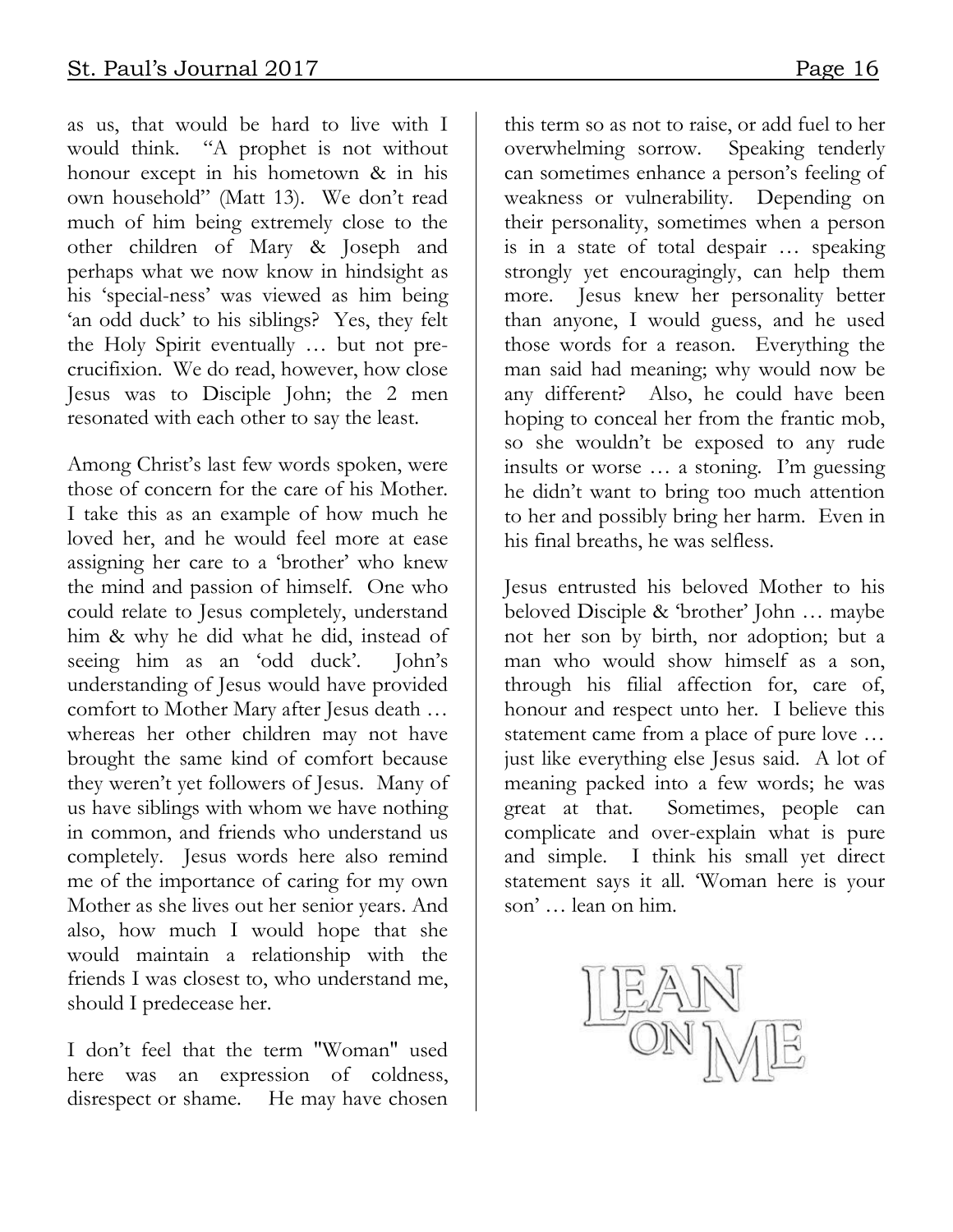# **4**

The Fourth Word 'My God, My God ...' Matthew 27:46 Meditation by Karis Tees

And about the ninth hour Jesus cried with a loud voice, saying, Eli, Eli, lama sabachthani? That is to say, My God, My God, why hast thou forsaken me?

This is a most mysterious and miraculous word from Christ on the cross.

Mysterious because of its seeming paradox: how can God forsake God? Mysterious also because of its other seeming paradox: Christ's cry of despair is the turning point, the fourth word, the centre of everything, the absolute cry of faith.

Miraculous because it is a cry of faith. Miraculous also because the paradox contains the whole world, and makes possible its return to God.

Although I cannot hope to speak theologically about this return, others have said that this moment of Christ on the cross is the end of the world. It is the end of the world, where conversion begins. This cry of Christ is the cry of purest faith – indeed, the perfection of faith, since all evidence is gone and the world is desolate.

But I am weak in faith. And if it is the end of the world where conversion begins, then I need to dwell in that end. I need to dwell in the prolonged moment of forsakenness. For how easy it is to speak of miracles and to

speak of returning to God. It can sound like such a lighthearted thing to do! For those of us who live in comfort and in health, with people to care for and people to care for us, we can see God's blessing on us everywhere! We may say with our lips that faith is the hope of things unseen, but if we turn to examine what strengthens our faith, we may discover that much of it is quite visible. Maybe a kind gesture given or received or the simple gift of friendship, or the beauty of the natural world. What blessed lives we lead! God is Good!

What is left of that faith on Good Friday?

Today we dwell with Christ in utter forsakenness. This moment—this very moment that we share together now, in meditating on these words from the Cross is the moment of being abandoned, of being nothing, of death. There is nothing optimistic about it.

"My God, my God, why have you forsaken me?"

To know this moment of forsakenness to be the moment of purest faith is to firmly and finally abandon that lingering but unspoken suspicion that faith could, just maybe, be the hope of things seen. To be truly faithful is to be forsaken – to see nothing. How could it be anything less?

*I am poured out like water, and all my bones are out of joint My heart also in the midst of my body is even like melting wax*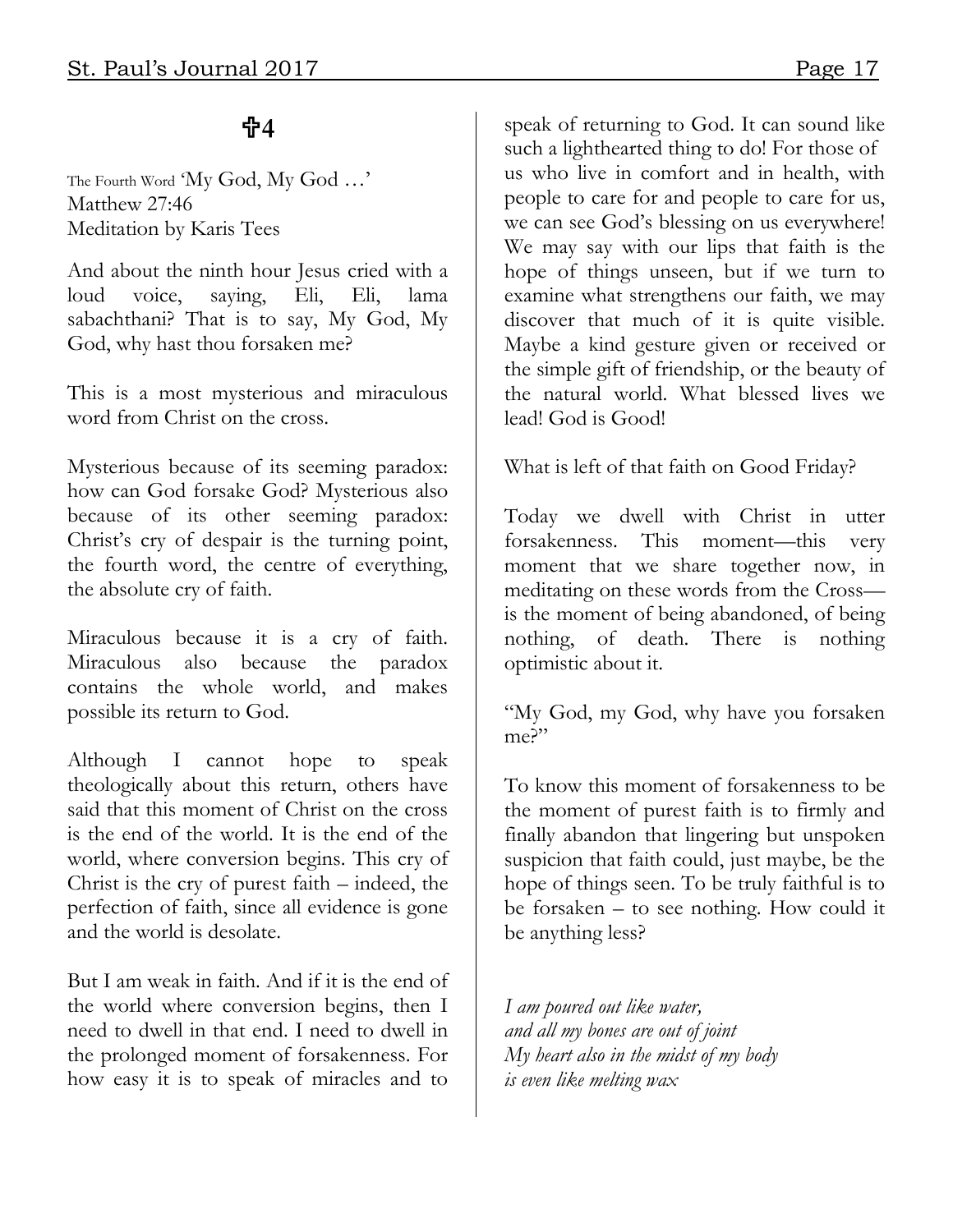#### St. Paul's Journal 2017 Page 18

*My strength is dried up like a potsherd, and my tongue cleaveth to my gums And thou bringest me into the dust of death* (Psalm 22: 14-15)

This psalm, begun by Christ in the "fourth word," is where we find ourselves. In the dust of death.

There is a saying of St. Silouan the Athonite, a Russian monk of the 19th century that has shaped my thinking and that of my peers in the King's Chapel. The saying, given to St. Silouan from God, is: "Keep your mind in hell, and do not despair."

In our world of plenty, with supermarkets full of food, stores full of clothing, banks full of money, churches full of friendly people, we would really rather not think about how astonishingly fragile these structures are; how astonishingly fragile human life is. We would really rather not use our imaginations to remove ourselves from this earthly paradise and keep our minds in hell. We would really rather remain "optimistic" as long as we can afford to do so.

Keep your mind in hell, and do not despair.

We began Lent on Ash Wednesday, with hearts of stone, full of worldly fantasies and high notions of ourselves. T.S. Eliot writes in the poem, "Ash Wednesday:"

*Because I do not hope to turn again Because I do not hope Because I do not hope to turn Desiring this man's gift and that man's scope*

*… Because I know that time is always time And place is always and only place And what is actual is actual only for one time And only for one place I rejoice that things are as they are and I renounce the blessed face And renounce the voice Because I cannot hope to turn again Consequently I rejoice, having to construct something Upon which to rejoice*

This is what I mean when I speak of "optimism"—those things we construct to be the cause of our rejoicing, which only play into our refusal to turn, to be converted. These words of T.S. Eliot are written for the beginning of Lent. We hear the fourth word of Christ on Good Friday, the end of Lent. And "in my end is my beginning" (T.S. Eliot, "East Coker").

"My God, my God, why have you forsaken me?" Praying this way does not allow our constructions. All that is left is "My God."

*Thou art he that took me from my mother's womb. Thou wast my hope, when I hanged yet upon my mother's breasts.*  (Psalm 22: 9-10)

On Good Friday, in the centre of the seven words, thinking back to the state of our souls on Ash Wednesday, this fourth word comes, miraculously, as the greatest blessing. The reassurance of the Divine order of the world in which all things—from the very depths of hell, to utter forsakenness, to terrible loneliness—return to God. My God, my God.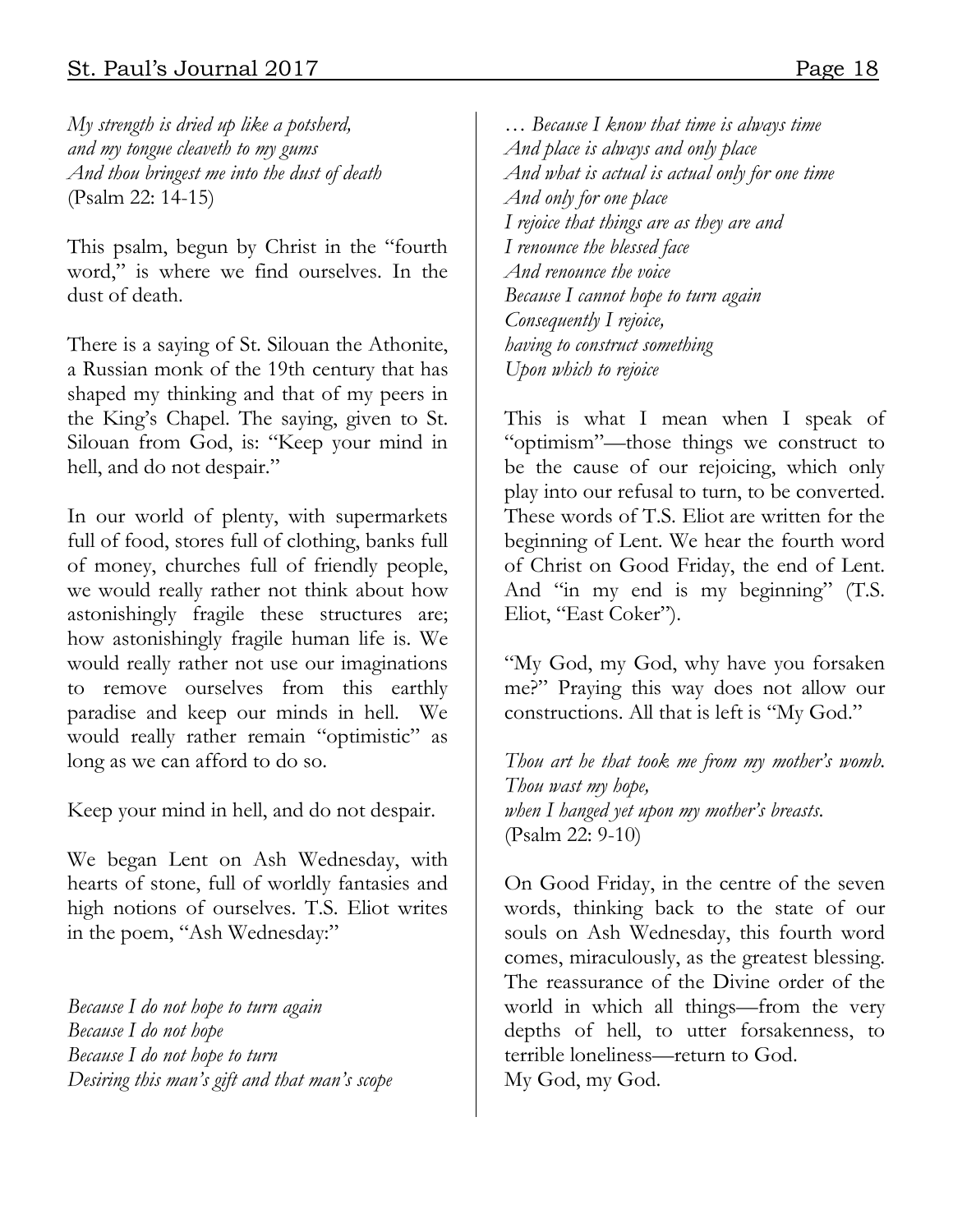And we humans are invited into this return: we are invited to tear down our constructions, to finally cease from "mocking ourselves with falsehood." It is painful, and it is not worldly. It is the beginning of freedom.

### **5**

The Fifth Word 'I am thirsty…' John 19:28 Meditation by Sandra MacLennan

On the cross, Jesus spoke seven times. Only one of these dealt with his physical need for his earthly human body. He was in such distress having been treated so cruelly by men. This comment brings the man Jesus closer as we realize we are all made the same, in God's image: Jesus the son of God and the man who came to earth for us. As Christians, we work to live our lives as Jesus taught us. We thirst every day. We also thirst for more knowledge and understanding of what Jesus taught. We know that on earth he lived a simple life. No body guards, no fancy shoes, rings or gilded clothes. A song a few years ago said, "Jesus is a Capricorn, he wore organic shoes, I am sure he did." He showed anger, sympathy, sadness and joy as at the wedding at Cana, forgiveness and always love. Always showing us his love as he taught us what we should be.

The question often comes up – what did Jesus look like? There are millions of images but is any one of them real? Many years ago I had the privilege of working with mentally handicapped young people. This is one of the most important things I have done in

life. One day we were sitting chatting and the subject of church and Jesus came up and right away the question, "What does Jesus look like?" There were a lot of comments and finally Gerald said with great authority, "No one knows". There was a little silence then Cathy said, "I know what Jesus looks like (silence) Jesus looks like Eddie." Eddie was a wonderful young man, tall with long dark hair. Eddie was always calm, friendly, caring, helpful and supportive. He showed how much he cared about all of the people in our group. Eddie was a special person.

Making our connection with Jesus is what we want and need. The hymn 'Take Time to Be Holy' says, 'thy friends in thy conduct His likeness shall see.' Second Corinthians 13:5 says, 'Do you not realize that Christ Jesus is in you? This young girl had a wonderful connection and she saw Jesus in Eddie.

Like Jesus on the cross we thirst. Knowing how pleasant and satisfying it is to have a drink of water as needed, maybe as we drink, we can say a little prayer reinforcing our connection & recognizing our appreciation of his teachings. All of our prayers help us with our desire to fulfil the prayer we say at our communion service when we ask that may we ever hereafter serve and please thee in newness of life to the honour and glory of thy name through Jesus Christ our Lord.

When Jesus said he was thirsty, he was greeted with more cruelty and vinegar. But because of his sacrifice we are constantly reassured through the words of the Bible that our thirst will be quenched. Matthew 5:56 – Blessed are those who hunger and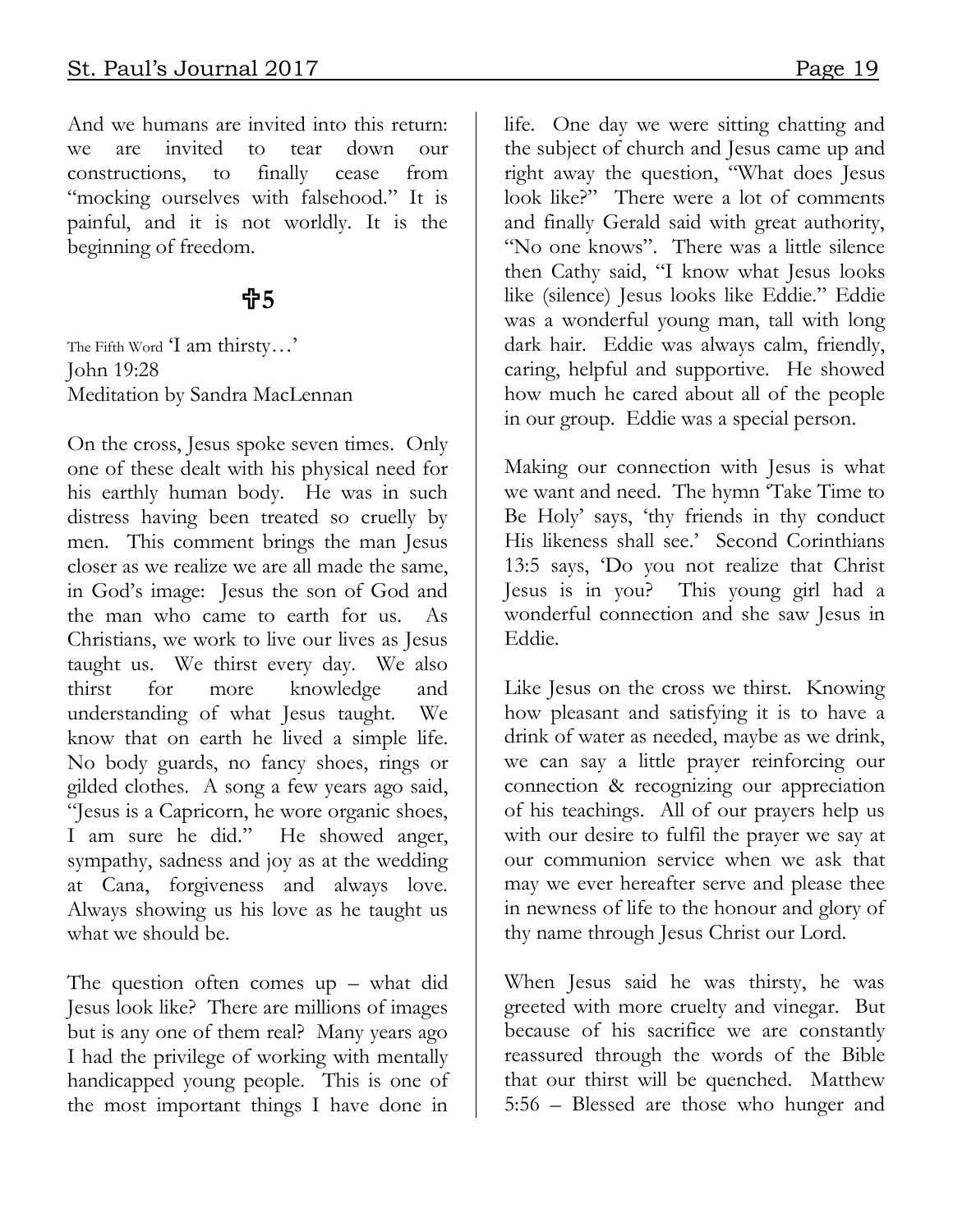thirst after righteousness for they shall be satisfied. John 7:37 - Jesus stood and cried 'if anyone is thirsty let him come to me and drink'. We continue to pray. We continue to strengthen our connection with Jesus. Our thirsts will be quenched. We are blessed.

# **6**

The Sixth Word "It is finished..." John 19:30 Meditation by Cathy Tutton

At the beginning of Lent here at St. Paul's we started confirmation classes. In our first class we went through the books of the bible and we looked at some of the recurring themes that thread their way through the Books of the Hebrew Bible and into the New Testament.

The one theme in particular that we followed was God's abiding and steadfast love for his creation. Let's look at some other threads.



*The Origin of Tartan, Ted Goodwin*

Our first Sunday School story of Lent started in Eden, the garden of paradise. Adam and Eve were blessed in Genesis 1 They were given a command in Genesis 2 They disobeyed God's command in Genesis 3 and they blamed the evil snake. God prophesied the battle between the seed of the snake and the seed of Eve. Adam and Eve were punished with the curse of Death. Animals were sacrificed to provide clothing for Adam & Eve. Through the books of the Hebrew Bible there are more blessings, laws, and commandments, sins and transgressions, prophesies, punishments, and sacrifices. It really gets complicated. The "Golden Thread" of God's abiding and steadfast love for his creation sometimes seems to get lost in all the other threads. Eventually, as Paul wrote in his letter to Phillipians, God "…emptied himself, taking the form of a slave being born in human likeness. And being found in human form, he humbled himself and became obedient to the point of death - even death on a cross."

#### **Jesus fulfils the commandments:**

In Luke's version of the temptation, Jesus is led by the spirit through a wilderness setting that reminds us of Israel's wandering in the wilderness under the leadership of Moses.

The devil tests Jesus but Jesus remains obedient to the first commandment, the Shema. He glorifies God in spite of the provocations; the Devil departs until an opportune time. This reminds us of the time Moses failed to keep the Shema in Numbers 20 and he was denied entry into the holy land.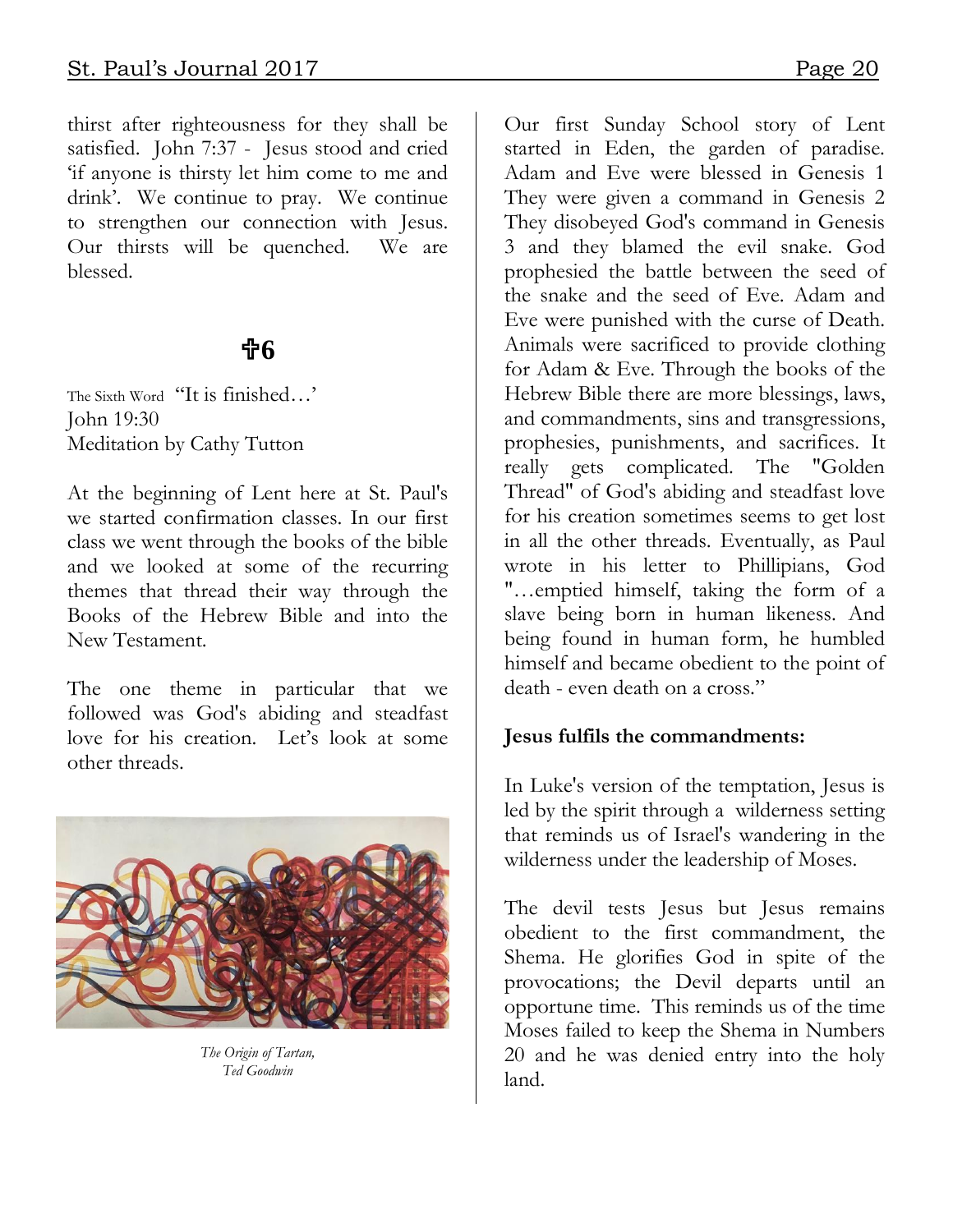In Matthew 5 Jesus said he came to fulfil the law of the prophets. Was it the fulfilment of the laws that he was referring to when he said "It is finished"?

#### **Jesus fulfils the prophesies:**

After Jesus left the desert he made his way to Nazareth where he read from the scroll of Isaiah "Today this scripture has been fulfilled in your hearing." He is referring to a prophesy in Isaiah 61. In the Gospels there are many Old Testament prophecies of the Messiah fulfilled in Jesus. Could it be the fulfilment of all the prophesies that Jesus is referring to when he says "It is finished"?

#### **Jesus shows his power over death:**

Then there is the story of Lazarus that we read a couple of weeks ago. God brought Lazarus back to his loved ones but now Jesus himself is about to die.

#### **… but is sacrificed on the cross:**

Is it the requirements of a sacrifice that are fulfilled when Jesus says "It is finished"?

It is clear in the Gospel of John that the evangelist is making a connection between Jesus' death and the Passover Sacrifice described in Exodus 12. Because Jesus was without sin, he is compared to the unblemished sacrificial lamb. Christ is explicitly identified with the Passover Lamb in John 19. The significance of the Passover is further recognized in the Last Supper.

The Gospel of John was originally written in Greek. The Greek word tetelestai, which is translated "It is finished!" "It is accomplished" or "It is completed" in English Bibles, can also be translated, "Paid in full." The connection between receipts and Christ's last words on the cross in the Gospel of John could imply that Christ died as a substitutional atonement to pay for our sins.

The problem with this translation is that the Passover sacrifice described in Exodus 12 was a sacrifice that protected the Hebrew People and provided them with nourishment. It doesn't really fit the description of an atonement sacrifice in the old Testament.

So what does "It is finished" mean in John? Tetelestai comes from the verb teleo, which means "to bring to an end, to complete, to accomplish." It signifies the successful end to a particular course of action. It means "I did exactly what I set out to do." What did God set out to do when he "emptied himself, taking the form of a slave being born in human likeness"? Well, by removing the power Sin and Death have over us, He freed us to copy Jesus and live according to the two commandments upon which hang all the law and the prophets. Jesus freed us to love God and love one another. (The Golden Thread). I don't know Greek but apparently Tetelestai is in the perfect tense in Greek. The perfect tense adds the idea that "This happened and it is still in effect today."

In Galatians 3, Paul tells Jesus's followers "if you belong to Christ, then you are Abraham's offspring, heirs according to the promise" thus fulfilling the blessing God gave to Abraham in Genesis 22.

#### **Tetelestai, it has been accomplished.**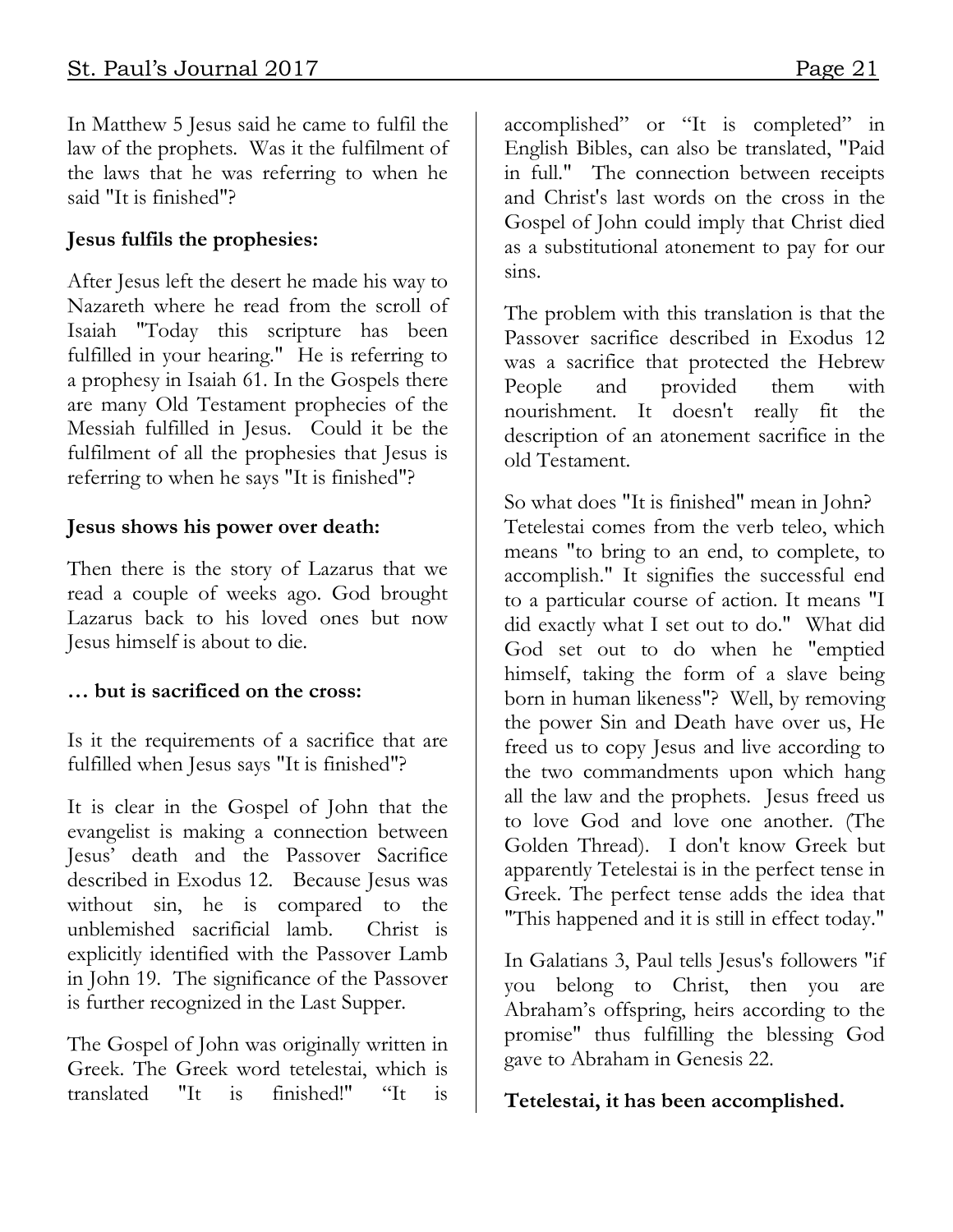# **7**

The Seventh Word "Father, into your hands I commit my spirit' (Luke 23:46)" Meditation by Amanda Eve Slattery

In the seventh "word" and the scripture reading, we see literary bookends to Christ's earthly ministry. Of course, one could argue that his ministry started with his birth, or even before his birth, and that it continued after the crucifixion although now as the resurrected Christ.

But the first time we encounter a self-aware Jesus Christ in the scriptures, it is here – when he is twelve years old, left behind in Jerusalem, and found in the temple by his very anxious parents. And when confronted about how much grief he has caused them, he replies – almost flippantly, although surely with great tenderness – "Why were you worried? You should have known I would be in the temple."

And Mary likely recalled Simeon's words when they presented Jesus in the temple twelve years earlier… "and a sword shall pierce your heart"… Oh yes. Oh yes. Before I was a parent, I understood that Mary and Joseph would have been distressed to find Jesus missing. But I was on Jesus' side, talking to my own mother perhaps – "Why were you worried? I was fine. I was right here". Now, as a parent, I have experienced the sheer terror of a split-second of not knowing where my little half-pint is. You know, the one who won't sit still and isn't taller than a pew? Pretty easy to lose in a crowd? Doesn't necessarily come when he's

called? And when I am yelling his name with pure adrenaline coursing through my body, he emerges baffled and looks at me like "What? I was right here?" But I can't help holding him just a little bit tighter as I let the breath release and flow forth. A sword just pierced my heart a little too.

Mary found her heart pierced a few times more before facing the cross. And yet, by all indications, she supported him and trusted God. She committed Christ's spirit into God's hands. At the cross, she was faced with another test of faith – letting him die. She did not beg him to save himself, although others taunted him with this prospect. Even as a sword pierced her heart, she was challenged to accept that he was right where he needed to be, even if it didn't make sense to her. For the bookend stories, the cross is like the temple – Christ is in his father's house, so to speak – and he asks Mary not to be anxious, even now. Even as she has prayed for him, and trusted God every day of his life, she is asked once again to trust, and to commend his spirit into God's hands.

As a child, I identified with Christ. I could sacrifice myself for the sake of the gospel without thought. I told my father as much. When he questioned the safety of being an overseas missionary, I challenged him with the thought that I could die tomorrow, safely in my home country, in a freak accident if it was God's will, and that I could survive open bullets in Kosovo if that was God's will. He conceded. But he probably wasn't done worrying about me. I could say as Christ did "Into your hands, I commit my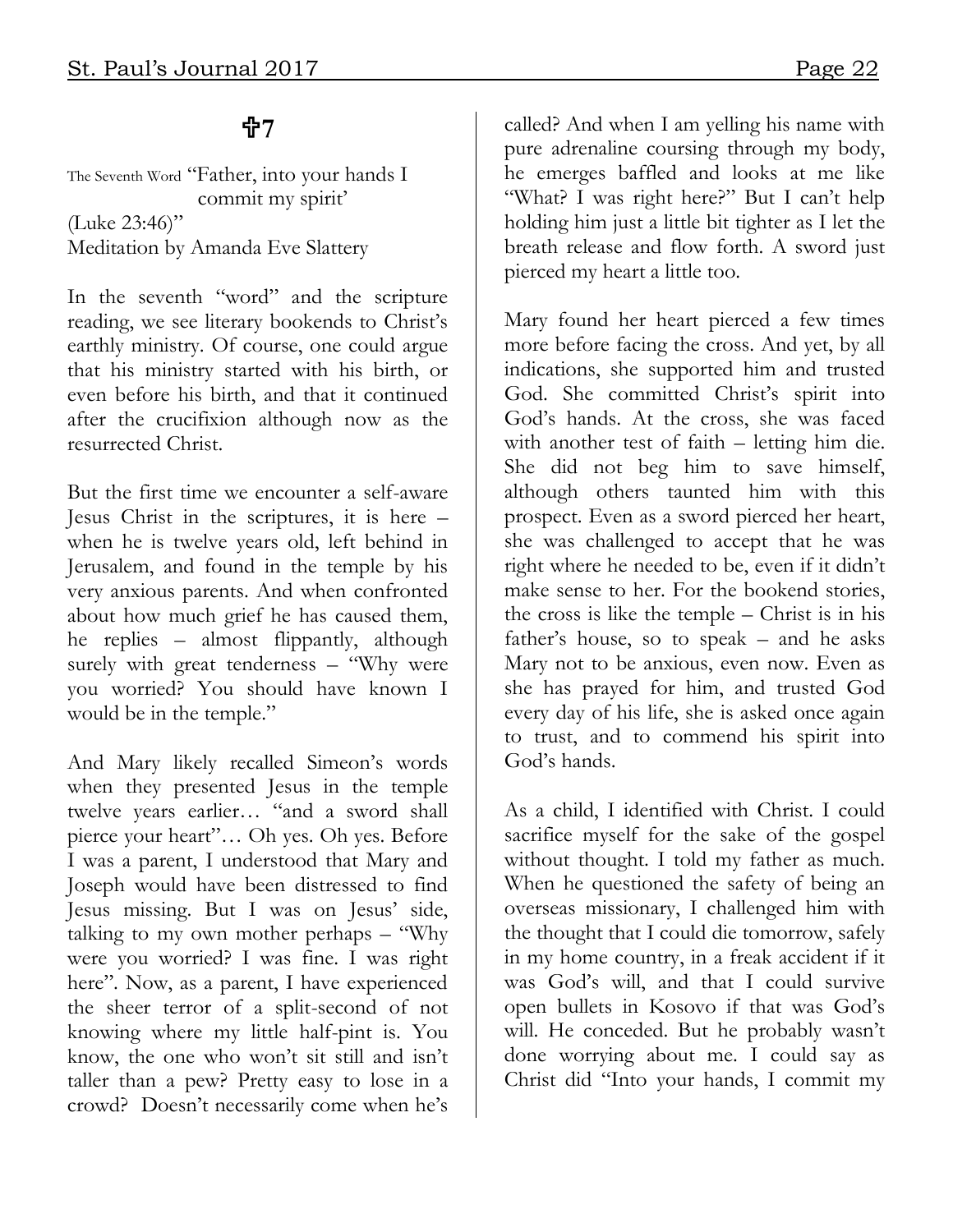spirit" easily and perhaps a little selfrighteously.

As a child, I watched my father die. It was horrible, but it was the natural order of things. But I also watched my father's mother experience his death, and it was horrible in a different way – losing a child is not the natural order of things. So as a mother, I watch Mary standing at the foot of the cross, listening to him say "Into your hands, I commit my spirit" and being challenged once again to commend him into Yahweh's care. To say, "into your hands I commit his spirit".

And I see his whole life flash before her eyes, and the memory of that precocious twelve year-old sitting in the temple saying "Why were you anxious? You knew I would be here."

And I look at my two year-old, who drives me insane as only a two year-old can, and I imagine saying goodbye to him, and a sword pierces my heart. And I wonder, could I do what Mary did? Could I say as she said "Into your hands I commit his spirit?" And I am reduced to tears.

## **Parish Life & Mission at St. Paul's**





## **Tulip Tea, June 10 th, 2017**

When tulips with white petals showing red maple leaf shapes bloomed this Spring for Canada's 150<sup>th</sup>, St. Paul's celebrated. We held a Tulip Tea fundraiser to support Outreach Projects and enhance the sense of community in the parish. Thankfully donations of time, talent, and treasure, by young and old, men and women, made the event enjoyable and a success financially.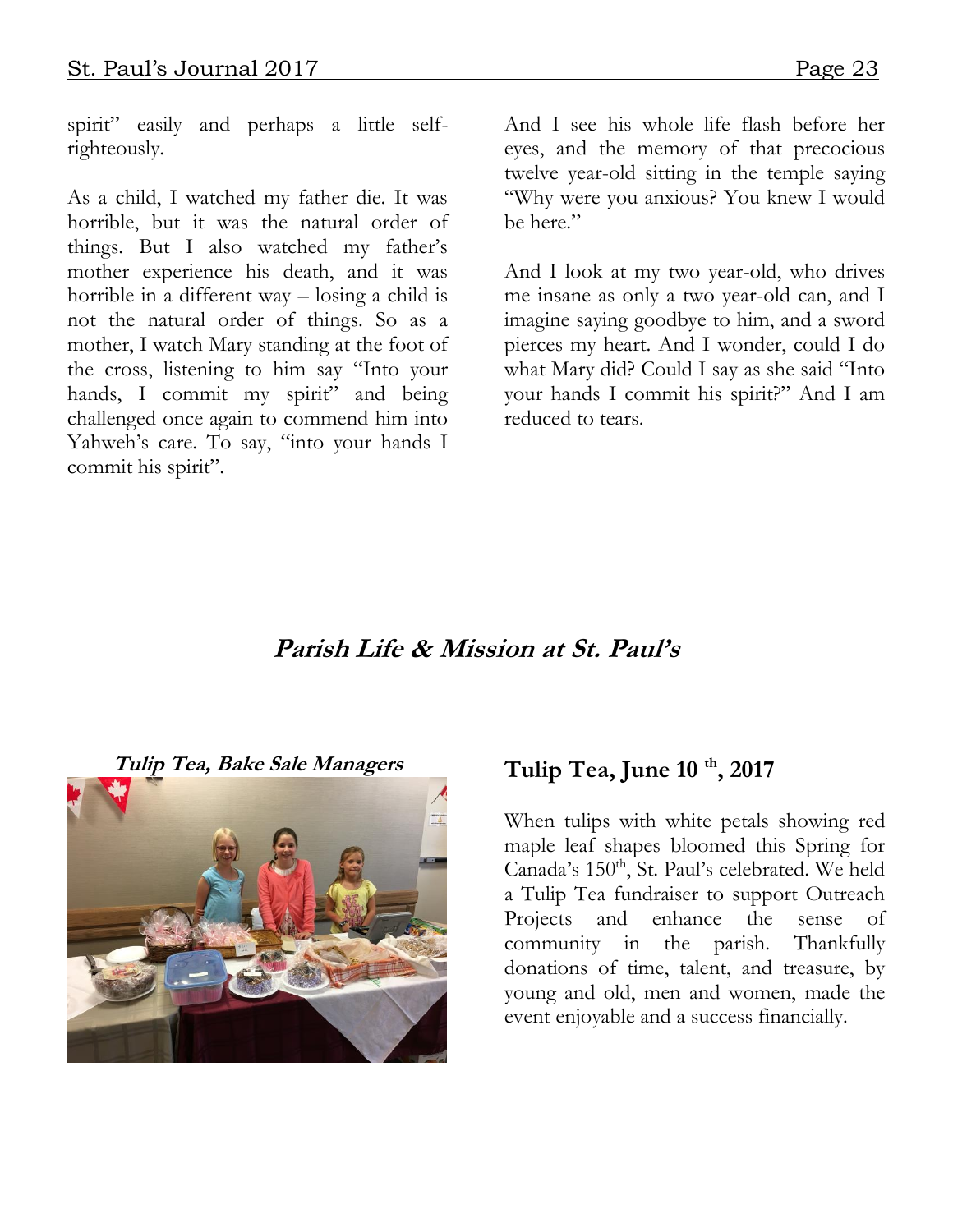The Tulip Tea was the third St. Paul's fundraiser in recent years. Everyone agrees holding the event in the Great Hall at the Anglican Diocesan Centre was a privilege and provided the stage for a colourful tea party and a sense of community while working and eating together.

Thanks to Gordon Flowerdew and the group of musicians the atmosphere was filled with lively music which encouraged guests to sing along and tap their toes. Marion Conrad, celebrating her 90<sup>th</sup> birthday June  $16<sup>th</sup>$ , was encouraged to take a twirl around the dancefloor accompanied by a regular from the Rector's Lunch who volunteered at the Tea to give back to St. Paul's. It took many people to make the event what it was. We thank each of you, guests and workers.

The Silent Auction had 24 items donated. They included: gift cards from restaurants in the St. Paul's neighbourhood, 10 theme baskets (from  $150<sup>th</sup>$  Celebration theme to Travel Beauty Aids), jewellery crafted by a parishioner, art works, and household accessories. Bakers in the Parish delivered for the Bake Table and guests were delighted to sample sugar cookie ducks and tulips, buy lactose free bread, as well as mini breads, tasty cookies and cakes. Sales expertise of three young ladies from the Parish was appreciated and we enjoyed the benefits of having them circulate among the guests to sell their cookies. They seemed to be having fun!

Tables adorned with white linen and St. Paul's monogrammed cloths as well as tulips, in decorated communion wine bottles, were

set for 100 guests. Each guest found a maple leaf gingersnap at their place. Our men, adorned in their bib aprons, served tea and made sure guests had their fill of sandwiches and sweets. The Tulip Tea menu included:

**Cucumber, Egg Salad, Asparagus, & Chicken Sandwiches, Smoked Salmon Crustini, Mini Quiche, & Shrimp Croissants; Assorted Sweets as well as Chocolate Dipped Strawberries, Cream Puffs, & Tea Bread; Tea & Fruit Punch.** 

Leftover sandwiches and tea breads were taken to the Turning Point Shelter and sweets have been frozen to serve at the Rector's Lunch as we move into summer and need to cover during vacations.



Volunteers setup and decorated around the  $150<sup>th</sup>$  and Tulip Theme on June  $9<sup>th</sup>$ , then made sandwiches and arranged food on the morning before the Tea. Many hands make the work go better. That was especially true for this event. Once guests finally decided to leave, all hands pitched in to clear up. What a blessing to have an electric quick washing dishwasher! Borrowed teapots, tiered cake plates, and transfer containers were returned and the Great Hall was left ready for another event. The question is, **Will we do a Tulip Tea next year?** … **Maybe?**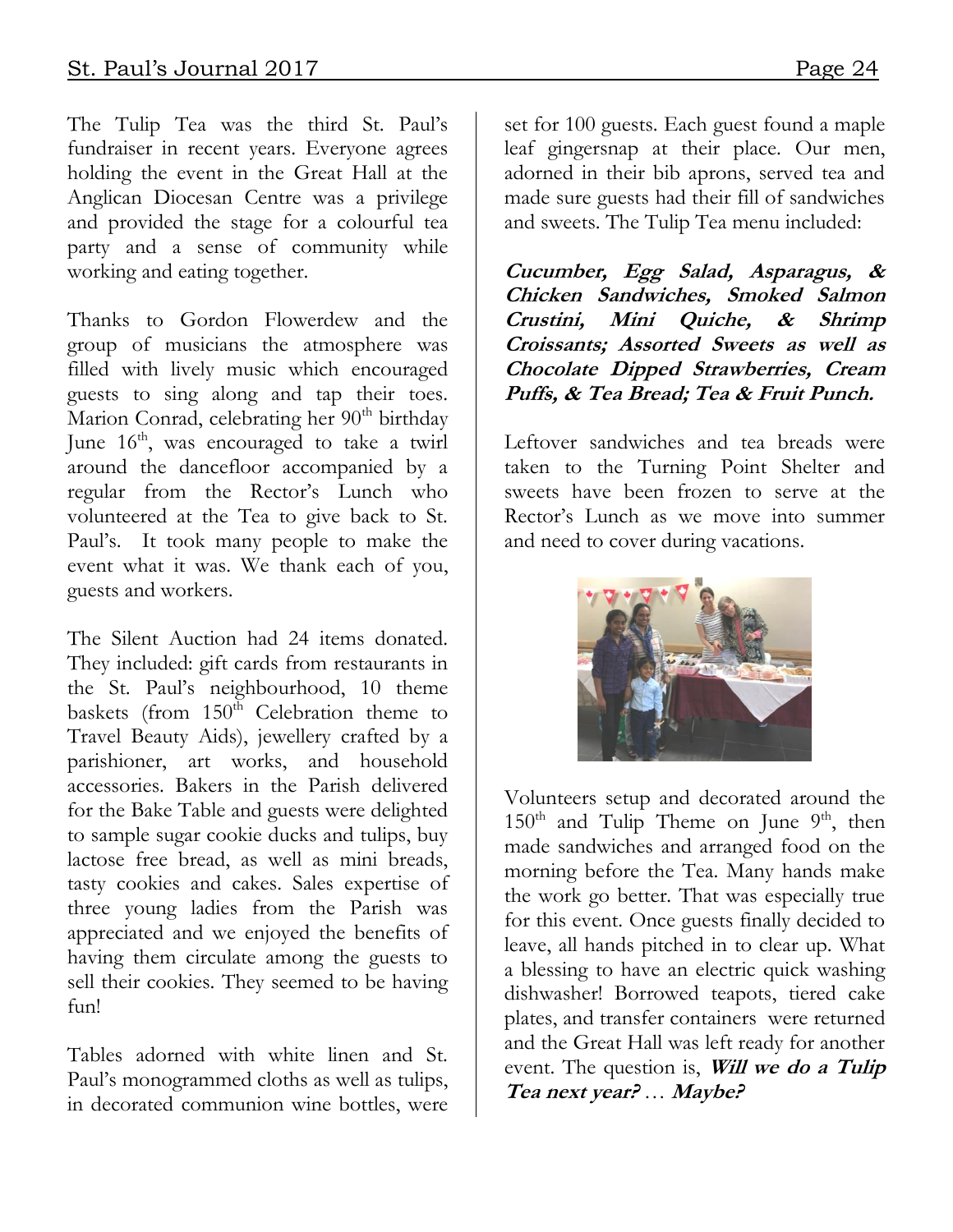Thank you to all who sold and bought tickets and attended; contributed to the menu, service, and overall management of another successful St. Paul's Event. It was a privilege to work with one and all. As Tiny Tim once said, "God Bless Us Everyone!"

*Margaret Bateman Ellison*

Tulip Tea Coordinators, *Margaret Bateman Ellison Julia Atkins Siew Kim Secord*



## **Beyond the Chancel Steps:** *Relics From Our Past*

As social beings we communicate with each other through signs and symbols. This holds equally true in a person's relationship with God. Since early times many signs and symbols have played a role in those relationships. During St. Paul's 268 years there have been many such signs and symbols integrated into worship and parishioners communication with God. The Divine Presence is welcomed into the Eucharist and other liturgical celebrations with permanent and temporary items that enhance praise and prayer. Our senses are stimulated by them and our ability to worship God is enhanced. The Chancel Guild at St. Paul's is charged with being the stewards of such items and to oversee the storage, care, and use of paraments, vessels, linens, and furnishings created for worship.

Over time throughout Christian denominations items used in worship have evolved. One does not have to go back many years at St. Paul's to find different items and practices used in worship services to communicate. Why? What happens to items no longer in use? The Chancel Guild is often faced with these questions.

Recently, while taking inventory in the Vestry, several relics were found. We can call them relics because they are of interest by reason of their age and association with the past. Most of them have not been used in many years. What should be done with them one has to ask?

A thorough overhauling of small linens, (purificators, corporals, fair linens, baptismal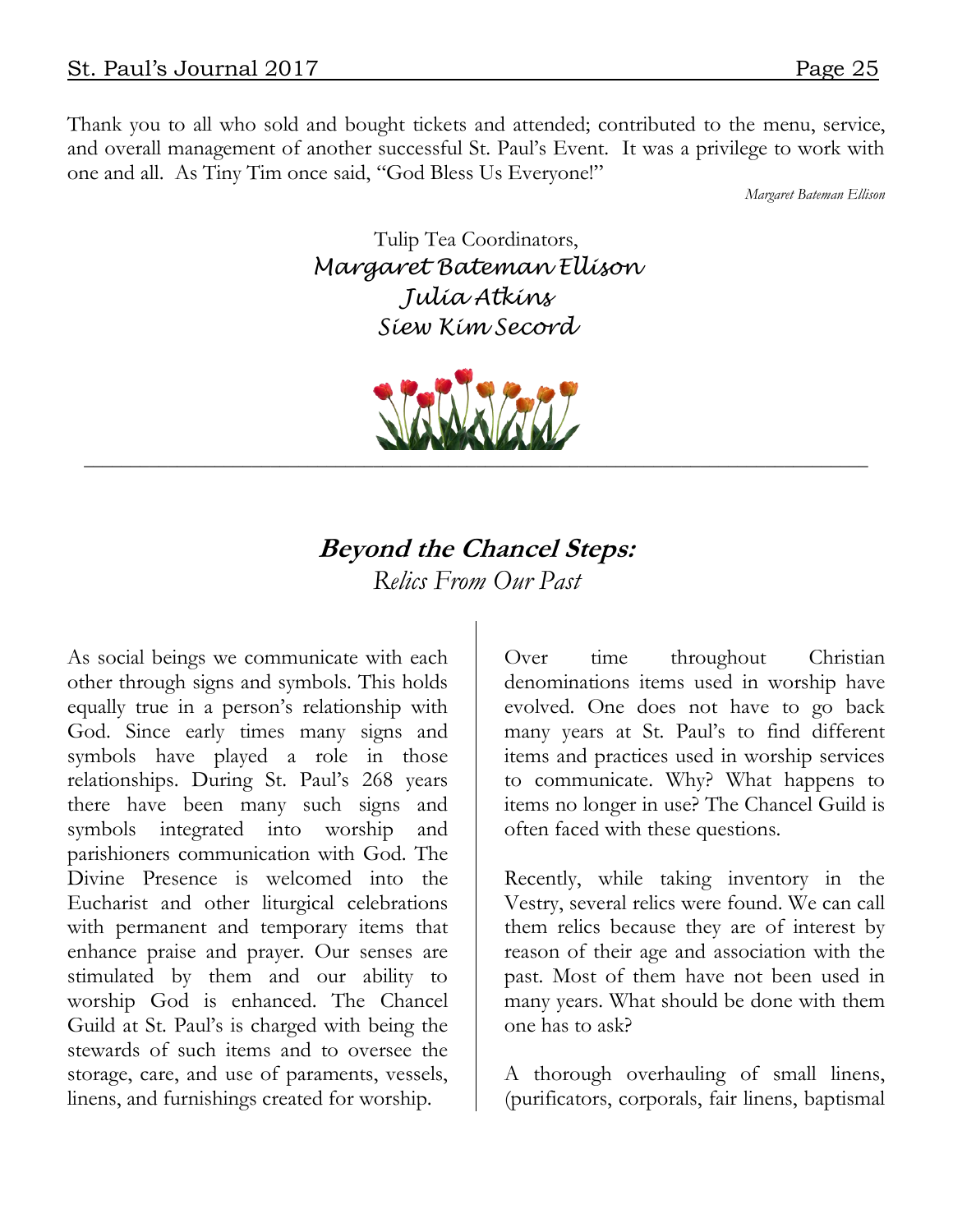and lavobo towels) unearthed many fragile linen pieces delicately embroidered with a variety of Christian symbols. As they are no longer able to withstand laundering, one is inclined to ask, Should they be kept? The quality of the embroidery is very fine and demonstrates skill only a few people still possess.

On the top shelf of the cupboard a box of black material was discovered. Likely material used to drape the cross on Good Friday or possibly it was used for funerals. Does anyone remember? Today at St. Paul's we set out white paraments with roses entwined around a cross for funerals and the cross on the communion table is undraped. Funerals are considered a celebration of life not a time for draping with black as in the Victorian era. On Good Friday the cross is removed from the communion table. No black draping is used although black draping is still used in many other churches.

Another box long hidden at the back of the same cabinet held a collection of white veils. How long since they had been used for confirmation? Tinker McKay says she wore one of them when she was confirmed but her daughter didn't. Did we decide veils are

no longer a reminder of the bridal relationship of Christ and the Church? Have current societal trends superseded the theological significance of the veil?

Lastly, in the process of organizing the cupboards several cruets were found. Simple as well as elegant, the vessels are no longer safe to use for water and wine, or one of a pair is missing. What should be done with them? As consecrated items it is not a matter of dropping them in a recycling box.

These relics, memorials from our past communication with God, deserve respect but need to be put to rest. Should they be archived, displayed, burned, buried, or in the case of the cruets, be deconsecrated and distributed to parishioners for use at home?

> *Margaret Bateman Ellison, Chancel Guild Director*

CHANCEL GUILD A MINISTRY OF SERVICE

St. Paul's would like to extend a warm welcome To our 2 new Honorary Appointments (since our last issue):

**\_\_\_\_\_\_\_\_\_\_\_\_\_\_\_\_\_\_\_\_\_\_\_\_\_\_\_\_\_\_\_\_\_\_\_\_\_\_\_\_\_\_\_\_\_\_\_\_**

**Musician-in-Residence Ian Bent** (since the Fall of 2016) **Artist-in-Residence Nathan Little** (since the Summer of 2017)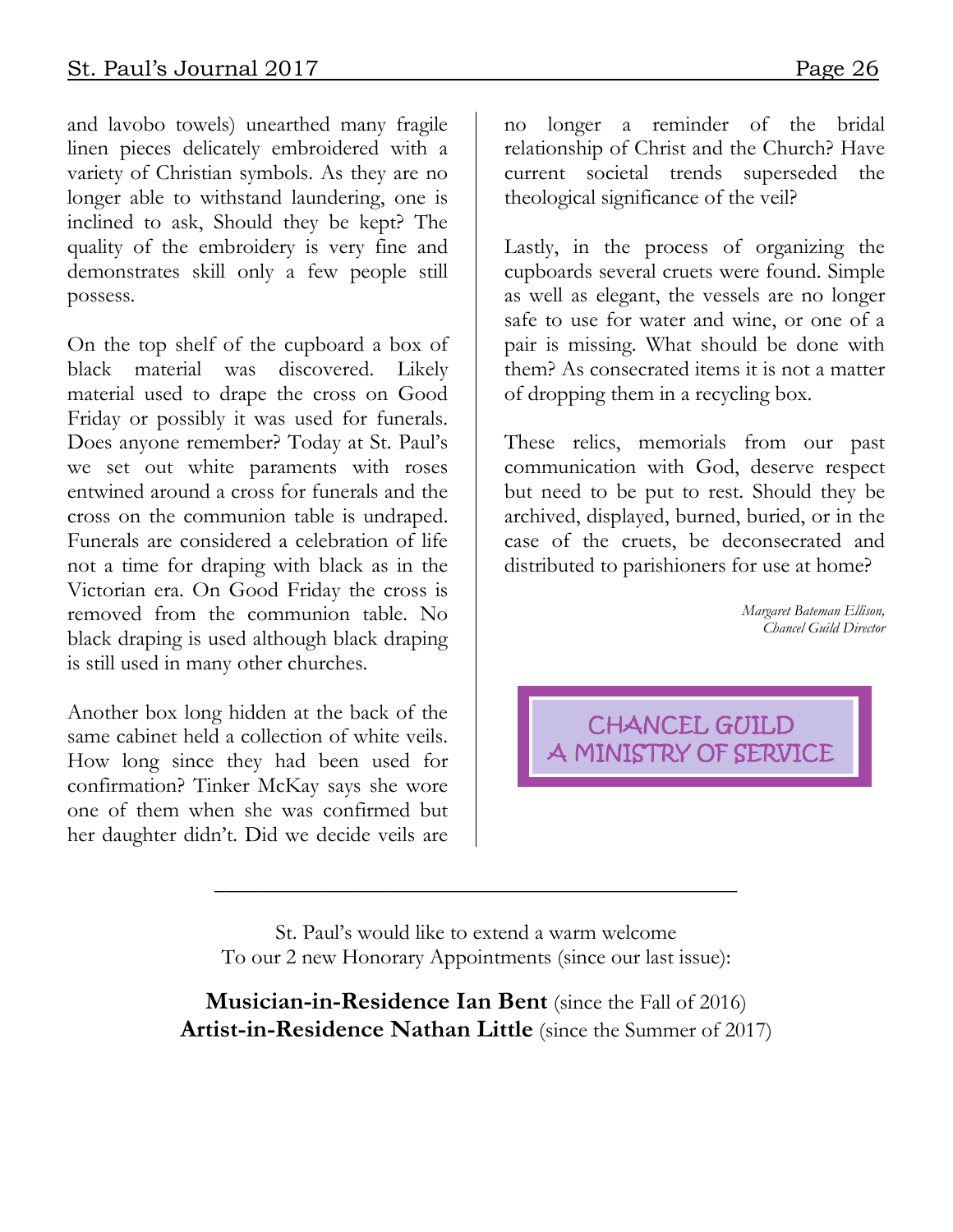

**Our Student Guides for this summer: Bailey Bowden (left) and Katy Weatherly (right).**

#### **Bailey Bowden**

Hi again everyone! Remember me? My name is Bailey Bowden and I am so excited to be returning to St. Paul's for a third time as a guide for the summer. I previously worked here the summer of 2015 as well as the fall of 2014 and there is nowhere else I would rather spend my final summer as a student. I have recently graduated from Mount Saint Vincent University with a Public Relations degree and will be continuing my studies this fall at Nova Scotia Community College – Waterfront campus in Human Resource Management. I am honored to be welcomed back with so many smiles and can't wait to see what the summer has in store for me. *Bailey Bowden*

#### **Katy Weatherly**

Hi, my name is Katy!

I just completed my third year at The University of King's College. I'm doing a combined honours in Early Modern Studies and Religious studies, with a minor in Art History. I'm particularly interested in religious art and the history of church buildings. I've worked at several historic sites in British Columbia and I'm looking forward to learning more about local history, here in Halifax, and at St. Paul's. *Katy Weatherly*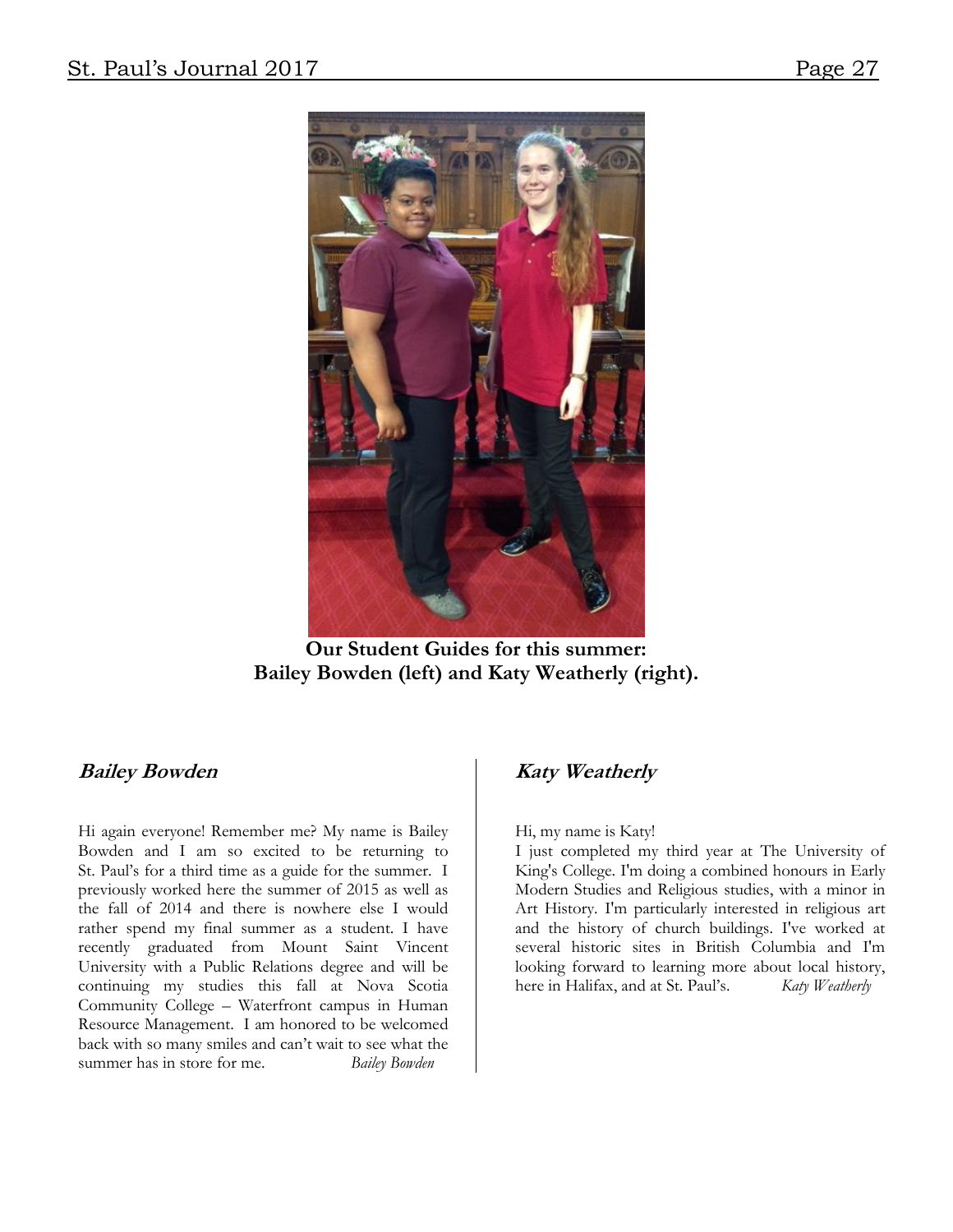#### **St. Paul's Church, Halifax Sunday Liturgies & Readings: Easter 5—Thanksgiving Sunday 14 May 2017—8 October 2017**

|                     | 14 May <b>Easter 5</b> White      |           |                        | $11 \text{ mag}$ and $0 \text{ O}$ crober 2017<br>10 am Eucharist BAS |                    | $(Mothers'$ Day)                 |
|---------------------|-----------------------------------|-----------|------------------------|-----------------------------------------------------------------------|--------------------|----------------------------------|
| Acts 7.54-60        |                                   | Psalm 31  |                        | I Peter 2.1-10                                                        | John 14.1-14       |                                  |
|                     | 21 May <b>Easter 6</b> White      |           |                        | *9 am Eucharist BCP                                                   |                    | *(Downtown Bluenose Run)         |
| Acts 17.16-34       |                                   | Psalm 66  |                        | I Peter 3. 13-22                                                      | John 14.15-21      |                                  |
|                     |                                   |           |                        | 28 May <b>Ascension Sunday</b> White 10 am <b>Eucharist</b> BAS       |                    |                                  |
| Acts 1:1-11         |                                   | Psalm 47  |                        | Ephesians 1.15-23                                                     | Luke 24.44-53      |                                  |
| 4 June              | <b>Pentecost Red</b>              |           |                        | 10 am All-Ages Eucharist BCP                                          |                    | Parish Lunch                     |
|                     | $\mathcal{A}$ cts 2.1-21          |           | Psalm 104.25-35        | I Corinthians 12.1-13                                                 | John 20.19-23      |                                  |
|                     | 11 June <b>Trinity</b> White      |           |                        | 10 am Eucharist BAS                                                   |                    | <b>Sunday School Celebration</b> |
| Genesis 1.1-2.4a    | Psalm 8                           |           |                        | II Corinthians 13.11-13                                               | Matthew 28.16-20   |                                  |
|                     | 18 June Pentecost 2 Green         |           | <u>and</u> a strong of | 10 am Eucharist BCP                                                   |                    | (Father's Day)                   |
|                     | Genesis 18.1-15; 21.1-7 Psalm 116 |           |                        | Romans 5.1-8                                                          | Matthew 9.35-10.15 |                                  |
|                     | 25 June Pentecost 3 Green         |           |                        | 10 am Eucharist BAS                                                   |                    |                                  |
| Genesis 21.8-21     |                                   | Psalm 86  |                        | Romans 6.1-11                                                         | Matthew 10.24-39   |                                  |
|                     | 2 July <b>Pentecost 4</b> Green   |           |                        | 10 am Eucharist BCP                                                   |                    | (Canada Day Weekend)             |
|                     | Genesis 22.1-14 Psalm 13          |           |                        | Romans 6.12-23                                                        | Matthew 10.40-42   |                                  |
|                     | 9 July <b>Pentecost 5</b> Green   |           |                        | 10 am Eucharist BAS                                                   |                    |                                  |
| Genesis 24.34-67    | Psalm 45                          |           |                        | Romans 7.14-25                                                        | Matthew 11.16-30   |                                  |
|                     | 16 July <b>Pentecost 6</b> Green  |           |                        | 10 am Eucharist BCP                                                   |                    |                                  |
| Genesis 25.19-34    |                                   |           | Psalm 119.105-112      | Romans 8.1-11                                                         | Matthew 13.1-23    |                                  |
|                     | 23 July Pentecost 7 Green         |           |                        | 10 am Eucharist BAS                                                   |                    |                                  |
| Genesis 28.10-19    |                                   |           | Psalm 139              | Romans 8.12-25                                                        | Matthew 13.24-43   |                                  |
|                     | 30 July <b>Pentecost 8</b> Green  |           |                        | 10 am Eucharist BCP                                                   |                    |                                  |
| Genesis 29.15-28    |                                   |           | Psalm 105.1-22         | Romans 8.26-39                                                        | Matthew 13.44-58   |                                  |
|                     | 6 August Transfiguration White    |           |                        | 10 am Eucharist BAS                                                   |                    | (Natal Day Weekend)              |
| Daniel 7.1-18       | Psalm 99                          |           |                        | 2 Peter 1.10-19                                                       | Luke 9.23-36       |                                  |
|                     | 13 August Pentecost 10 Green      |           |                        | 10 am Eucharist BCP                                                   |                    |                                  |
| Genesis 37.1-28     |                                   | Psalm 105 |                        | Romans 10.5-15                                                        | Matthew 14.22-33   |                                  |
|                     | 20 August Pentecost 11 Green      |           |                        | 10 am Eucharist BAS                                                   |                    |                                  |
| Genesis 45.1-15     |                                   | Psalm 133 |                        | Romans 11.1-2,17-36                                                   | Matthew 15.21-28   |                                  |
|                     | 27 August Pentecost 12 Green      |           |                        | 10 am Eucharist BCP                                                   |                    |                                  |
| Exodus 1.6-2.10     | Psalm 124                         |           |                        | Romans 12.1-8                                                         | Matthew 16.13-20   |                                  |
|                     | 3 Sept. Pentecost 13 Green        |           |                        | 10 am Eucharist BAS                                                   |                    | (Labour Day Weekend)             |
| Exodus 3.1-15       |                                   | Psalm 105 |                        | Romans 12.9-2                                                         | Matthew 16.21-28   |                                  |
| 10 Sept.            | <b>Pentecost 14 Green</b>         |           |                        | 10 am All-Ages Eucharist BCP                                          |                    | W. B. Sunday & Parish Lunch      |
| Exodus 12.1-14      |                                   | Psalm 149 |                        | Romans 13.8-14                                                        | Matthew 18.15-20   |                                  |
| 17 Sept.            | <b>Pentecost 15 Green</b>         |           |                        | 10 am Eucharist BAS                                                   |                    |                                  |
| Exodus 14.19-31     |                                   | Psalm 114 |                        | Romans 14.1-12                                                        | Matthew 18.21-35   |                                  |
| 24 Sept.            | <b>Pentecost 16 Green</b>         |           |                        | 10 am Eucharist BCP                                                   |                    |                                  |
| Exodus 16.2-15      |                                   | Psalm 105 |                        | Philippians 1.21-30                                                   | Matthew 20.1-16    |                                  |
| $1$ Oct.            | <b>Pentecost 17 Green</b>         |           |                        | 10 am Eucharist BAS                                                   |                    |                                  |
| Exodus 17.1-7       |                                   | Psalm 78  |                        | Philippians 2.1-13                                                    | Matthew 21.23-32   |                                  |
| 8 Oct.              |                                   |           |                        | Thanksgiving White 10 am All-Ages Eucharist BCP                       |                    | (Thanksgiving Day Weekend)       |
| Deuteronomy 26.1-11 |                                   | Psalm 100 |                        | Philippians 4.1-9                                                     | John 6.25-35       |                                  |